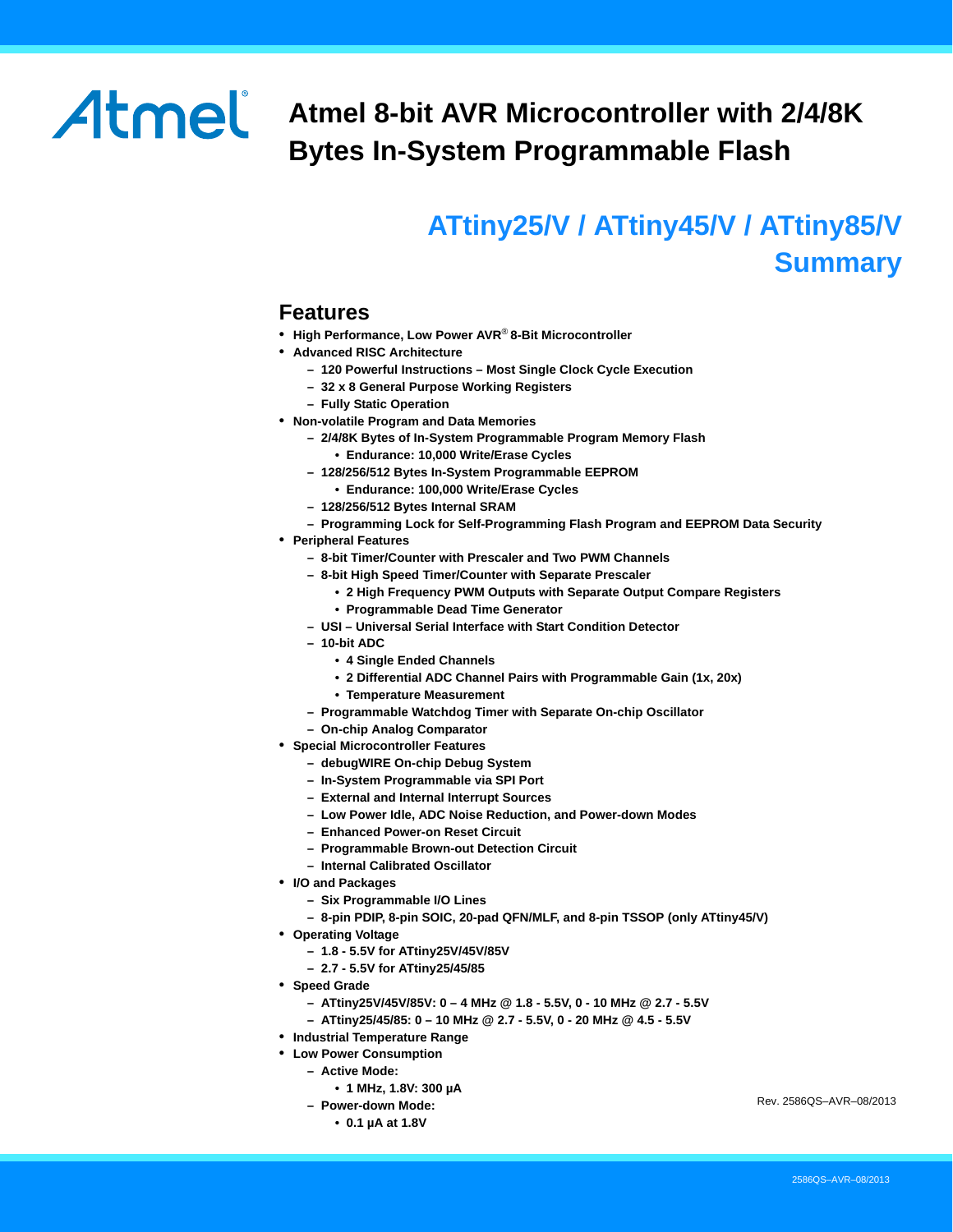### **1. Pin Configurations**

<span id="page-1-0"></span>**Figure 1-1.** Pinout ATtiny25/45/85



DNC: Do Not Connect

#### **1.1 Pin Descriptions**

#### **1.1.1 VCC**

Supply voltage.

#### **1.1.2 GND**

Ground.

#### **1.1.3 Port B (PB5:PB0)**

Port B is a 6-bit bi-directional I/O port with internal pull-up resistors (selected for each bit). The Port B output buffers have symmetrical drive characteristics with both high sink and source capability. As inputs, Port B pins that are externally pulled low will source current if the pull-up resistors are activated. The Port B pins are tri-stated when a reset condition becomes active, even if the clock is not running.

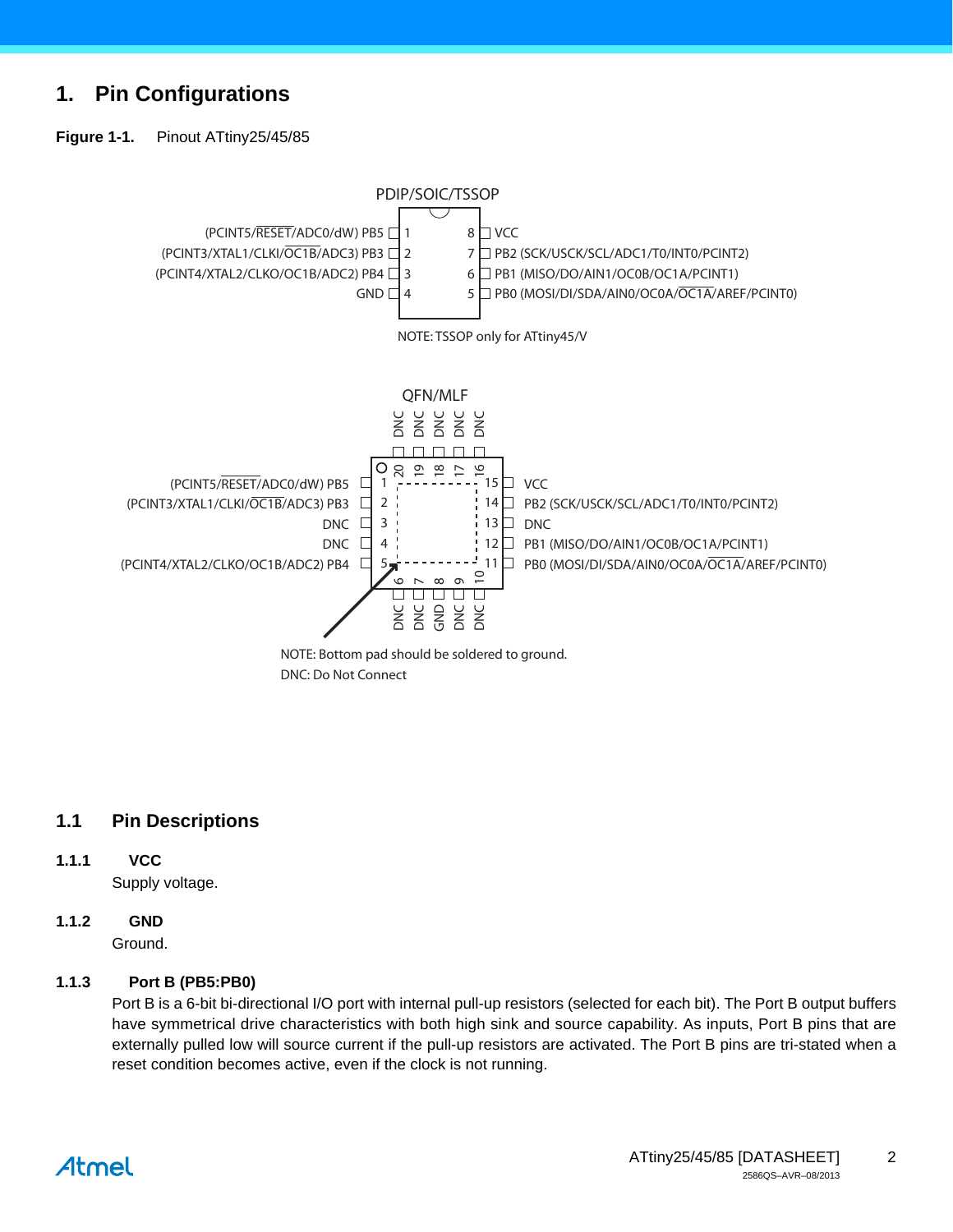Port B also serves the functions of various special features of the ATtiny25/45/85 as listed in "Alternate Functions of Port B" on page 60.

On ATtiny25, the programmable I/O ports PB3 and PB4 (pins 2 and 3) are exchanged in ATtiny15 Compatibility Mode for supporting the backward compatibility with ATtiny15.

#### **1.1.4 RESET**

Reset input. A low level on this pin for longer than the minimum pulse length will generate a reset, even if the clock is not running and provided the reset pin has not been disabled. The minimum pulse length is given in Table 21-4 on page 165. Shorter pulses are not guaranteed to generate a reset.

The reset pin can also be used as a (weak) I/O pin.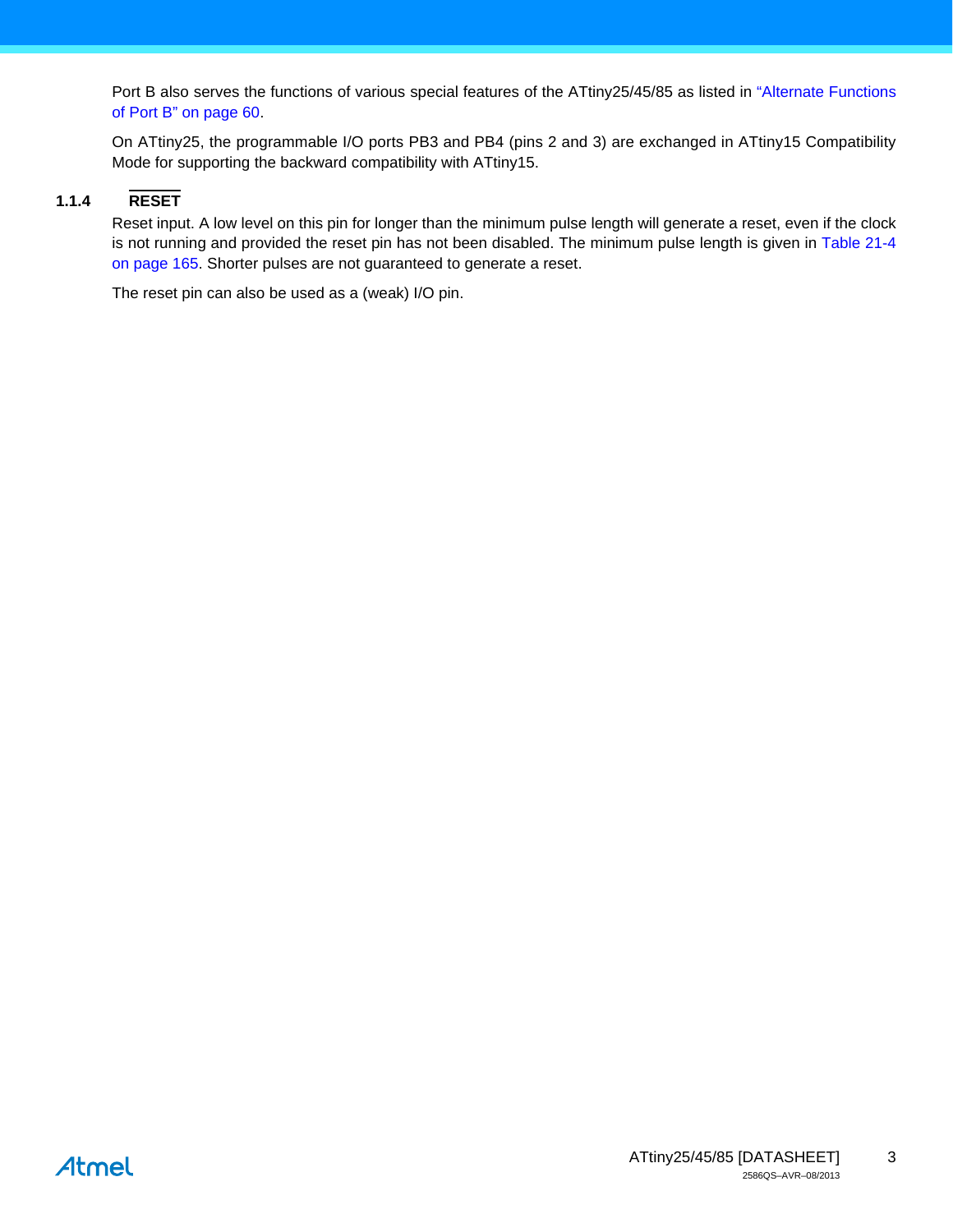### **2. Overview**

The ATtiny25/45/85 is a low-power CMOS 8-bit microcontroller based on the AVR enhanced RISC architecture. By executing powerful instructions in a single clock cycle, the ATtiny25/45/85 achieves throughputs approaching 1 MIPS per MHz allowing the system designer to optimize power consumption versus processing speed.

#### **2.1 Block Diagram**



The AVR core combines a rich instruction set with 32 general purpose working registers. All 32 registers are directly connected to the Arithmetic Logic Unit (ALU), allowing two independent registers to be accessed in one single instruction executed in one clock cycle. The resulting architecture is more code efficient while achieving throughputs up to ten times faster than conventional CISC microcontrollers.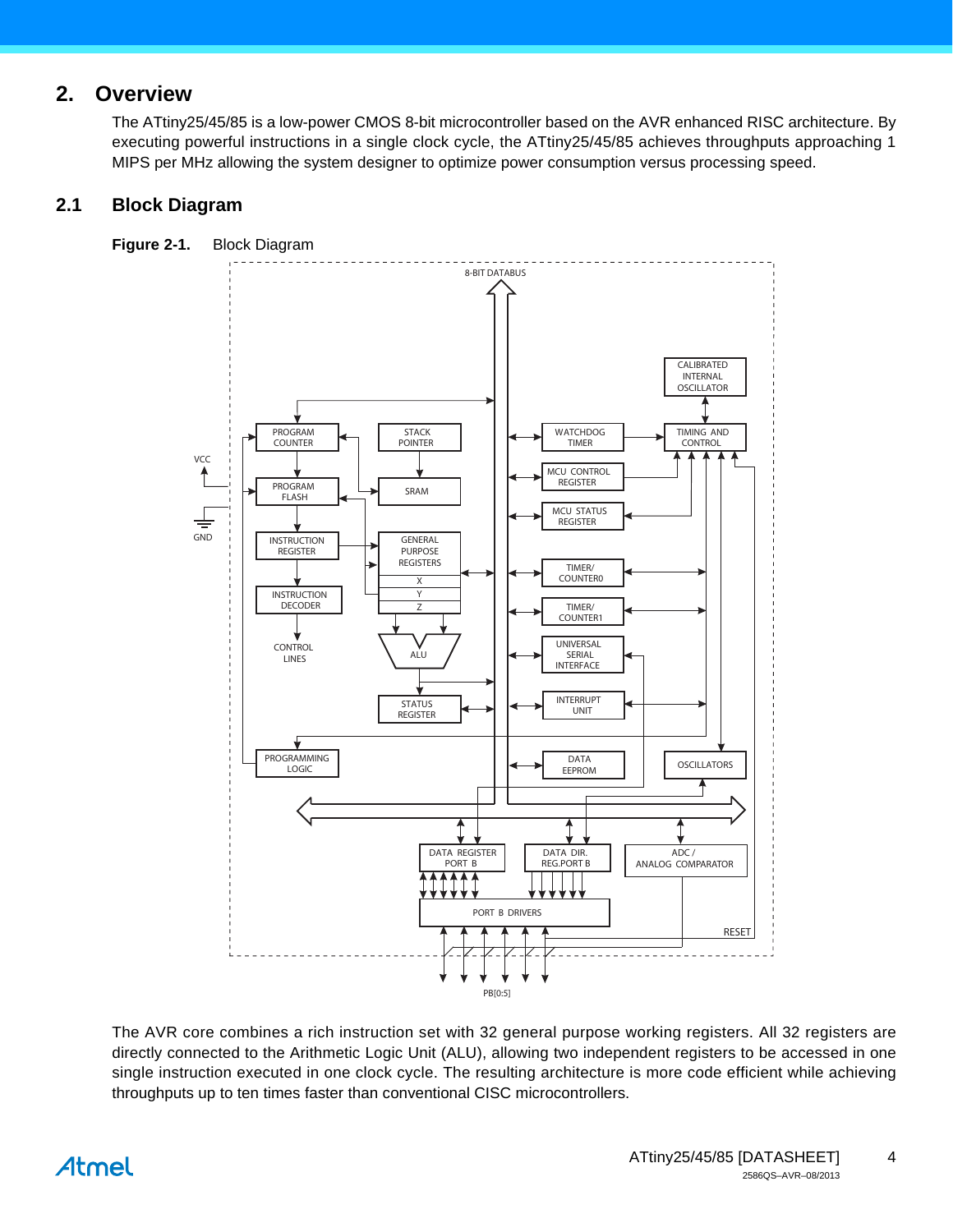The ATtiny25/45/85 provides the following features: 2/4/8K bytes of In-System Programmable Flash, 128/256/512 bytes EEPROM, 128/256/256 bytes SRAM, 6 general purpose I/O lines, 32 general purpose working registers, one 8-bit Timer/Counter with compare modes, one 8-bit high speed Timer/Counter, Universal Serial Interface, Internal and External Interrupts, a 4-channel, 10-bit ADC, a programmable Watchdog Timer with internal Oscillator, and three software selectable power saving modes. Idle mode stops the CPU while allowing the SRAM, Timer/Counter, ADC, Analog Comparator, and Interrupt system to continue functioning. Power-down mode saves the register contents, disabling all chip functions until the next Interrupt or Hardware Reset. ADC Noise Reduction mode stops the CPU and all I/O modules except ADC, to minimize switching noise during ADC conversions.

The device is manufactured using Atmel's high density non-volatile memory technology. The On-chip ISP Flash allows the Program memory to be re-programmed In-System through an SPI serial interface, by a conventional non-volatile memory programmer or by an On-chip boot code running on the AVR core.

The ATtiny25/45/85 AVR is supported with a full suite of program and system development tools including: C Compilers, Macro Assemblers, Program Debugger/Simulators and Evaluation kits.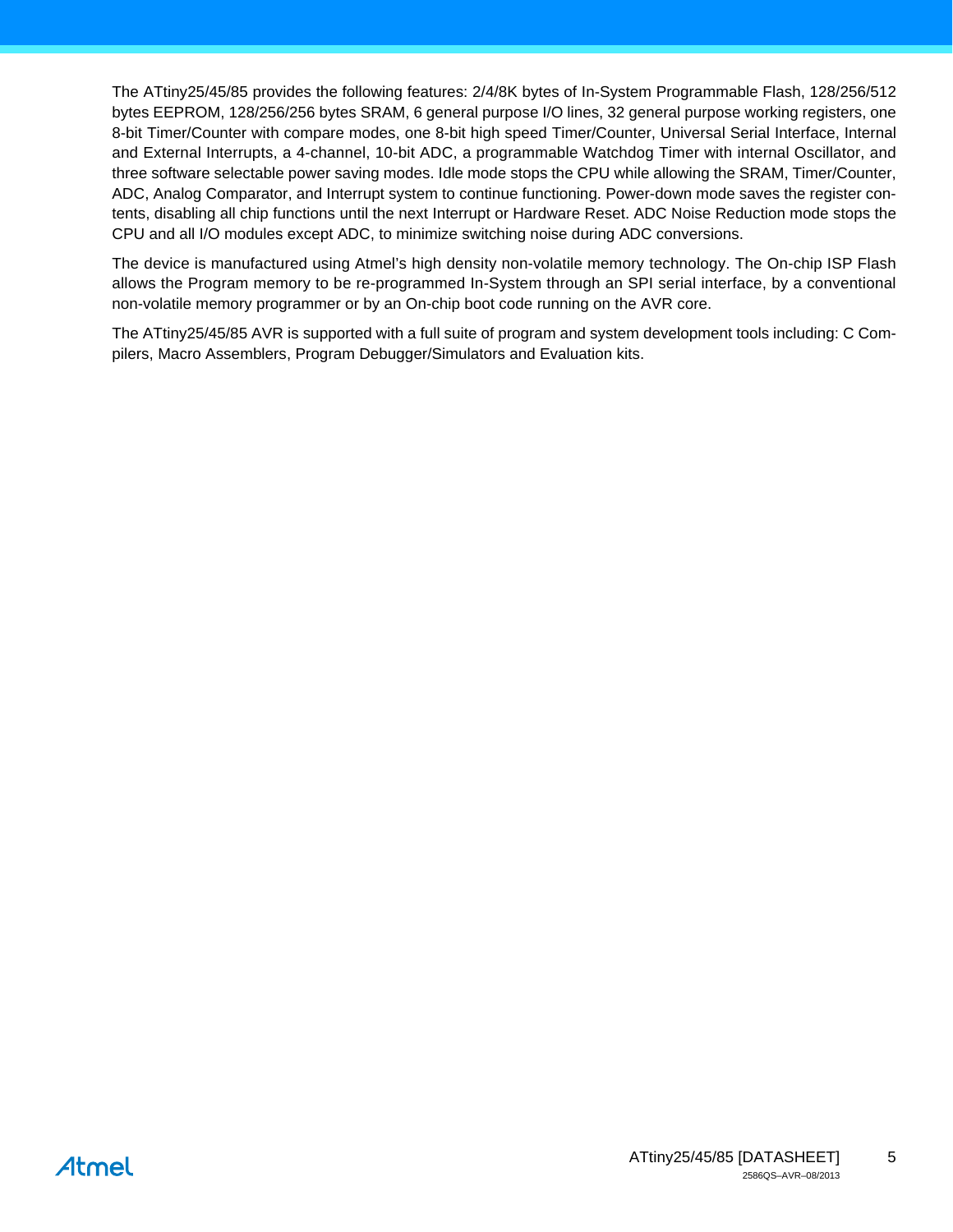### **3. About**

#### **3.1 Resources**

A comprehensive set of development tools, application notes and datasheets are available for download on http://www.atmel.com/avr.

#### **3.2 Code Examples**

This documentation contains simple code examples that briefly show how to use various parts of the device. These code examples assume that the part specific header file is included before compilation. Be aware that not all C compiler vendors include bit definitions in the header files and interrupt handling in C is compiler dependent. Please confirm with the C compiler documentation for more details.

For I/O Registers located in the extended I/O map, "IN", "OUT", "SBIS", "SBIC", "CBI", and "SBI" instructions must be replaced with instructions that allow access to extended I/O. Typically, this means "LDS" and "STS" combined with "SBRS", "SBRC", "SBR", and "CBR". Note that not all AVR devices include an extended I/O map.

#### <span id="page-5-0"></span>**3.3 Capacitive Touch Sensing**

Atmel QTouch Library provides a simple to use solution for touch sensitive interfaces on Atmel AVR microcontrollers. The QTouch Library includes support for QTouch<sup>®</sup> and QMatrix<sup>®</sup> acquisition methods.

Touch sensing is easily added to any application by linking the QTouch Library and using the Application Programming Interface (API) of the library to define the touch channels and sensors. The application then calls the API to retrieve channel information and determine the state of the touch sensor.

The QTouch Library is free and can be downloaded from the Atmel website. For more information and details of implementation, refer to the QTouch Library User Guide – also available from the Atmel website.

#### <span id="page-5-1"></span>**3.4 Data Retention**

Reliability Qualification results show that the projected data retention failure rate is much less than 1 PPM over 20 years at 85°C or 100 years at 25°C.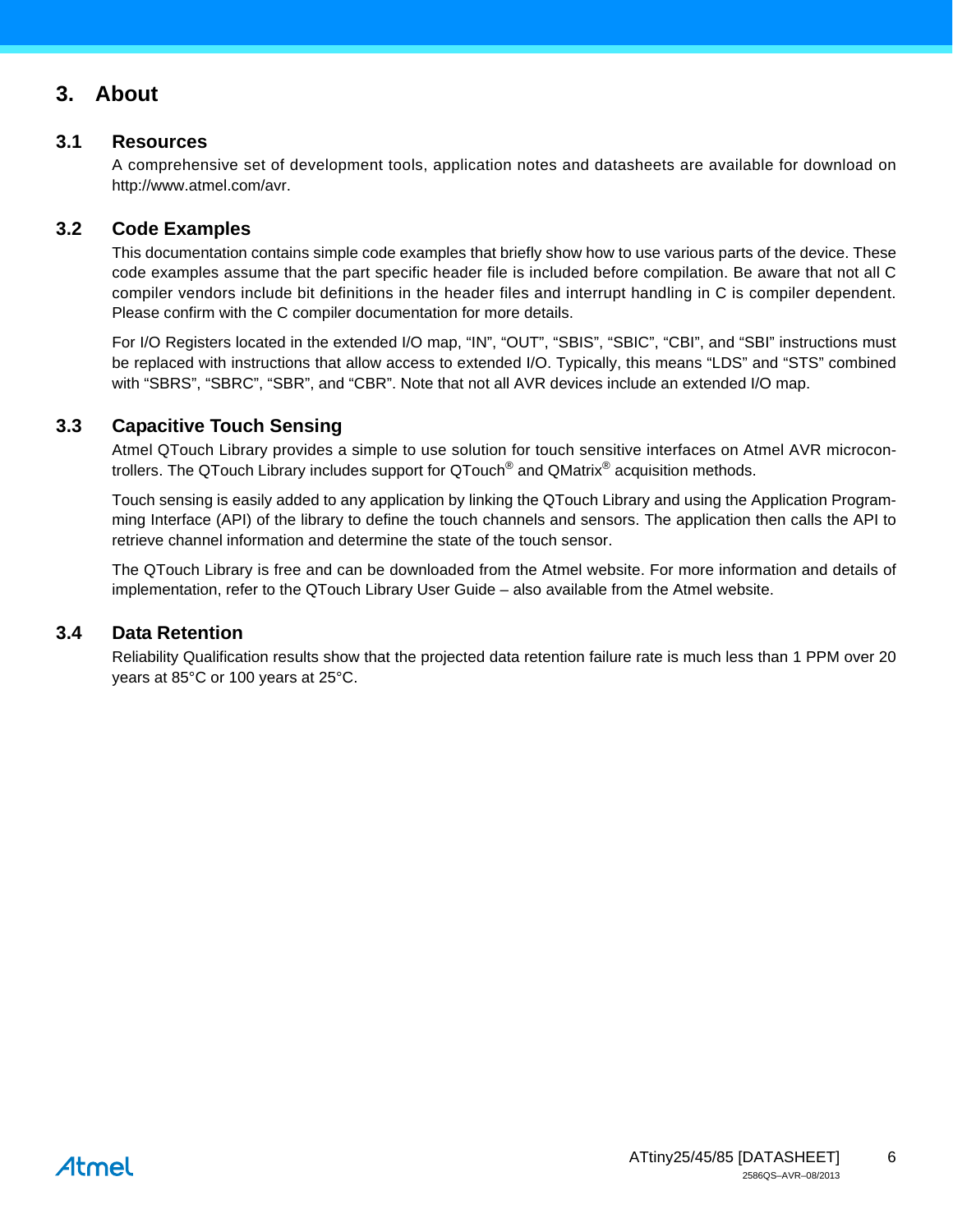# <span id="page-6-0"></span>**4. Register Summary**

| <b>Address</b> | Name                          | Bit 7                    | Bit 6                                                    | Bit 5                                | Bit 4                           | Bit 3                                                | Bit 2                    | Bit 1                    | Bit 0                    | Page               |
|----------------|-------------------------------|--------------------------|----------------------------------------------------------|--------------------------------------|---------------------------------|------------------------------------------------------|--------------------------|--------------------------|--------------------------|--------------------|
| 0x3F           | <b>SREG</b>                   | $\mathbf{I}$             | T                                                        | H                                    | S                               | $\vee$                                               | N                        | z                        | C                        | page 8             |
| 0x3E           | SPH                           | $\qquad \qquad -$        | $\overline{\phantom{a}}$                                 | $\overline{\phantom{a}}$             | $\overline{\phantom{a}}$        | $\equiv$                                             | $\overline{\phantom{m}}$ | SP <sub>9</sub>          | SP <sub>8</sub>          | page 11            |
| 0x3D           | SPL                           | SP7                      | SP <sub>6</sub>                                          | SP <sub>5</sub>                      | SP <sub>4</sub>                 | SP <sub>3</sub>                                      | SP <sub>2</sub>          | SP <sub>1</sub>          | SP <sub>0</sub>          | page 11            |
| 0x3C           | Reserved                      |                          |                                                          |                                      |                                 |                                                      |                          |                          |                          |                    |
| 0x3B           | <b>GIMSK</b>                  | $\qquad \qquad -$        | <b>INTO</b>                                              | <b>PCIE</b>                          |                                 |                                                      |                          |                          |                          | page 51            |
| 0x3A           | <b>GIFR</b>                   | $\overline{\phantom{a}}$ | <b>INTFO</b>                                             | <b>PCIF</b>                          | $\hspace{0.1mm}-\hspace{0.1mm}$ | $\overline{\phantom{a}}$                             | $\overline{\phantom{a}}$ | $\overline{\phantom{a}}$ | $\overline{\phantom{m}}$ | page 52            |
| 0x39           | <b>TIMSK</b>                  | $\overline{\phantom{0}}$ | OCIE1A                                                   | OCIE1B                               | <b>OCIE0A</b>                   | <b>OCIE0B</b>                                        | TOIE1                    | <b>TOIE0</b>             |                          | pages 81, 102      |
| 0x38           | <b>TIFR</b>                   | $\bar{ }$                | OCF1A                                                    | OCF1B                                | <b>OCF0A</b>                    | OCF0B                                                | TOV <sub>1</sub>         | TOV <sub>0</sub>         | $\equiv$                 | page 81            |
| 0x37           | <b>SPMCSR</b>                 | $\overline{\phantom{0}}$ | $\overline{\phantom{m}}$                                 | <b>RSIG</b>                          | <b>CTPB</b>                     | <b>RFLB</b>                                          | <b>PGWRT</b>             | <b>PGERS</b>             | <b>SPMEN</b>             | page 145           |
| 0x36           | Reserved                      |                          |                                                          |                                      |                                 |                                                      |                          |                          |                          |                    |
| 0x35           | <b>MCUCR</b>                  | <b>BODS</b>              | <b>PUD</b>                                               | SE                                   | SM <sub>1</sub>                 | SM <sub>0</sub>                                      | <b>BODSE</b>             | ISC01                    | ISC00                    | pages 37, 51, 64   |
| 0x34           | <b>MCUSR</b>                  | $\overline{\phantom{m}}$ | $\overline{\phantom{m}}$                                 | $\overline{\phantom{m}}$<br>$\equiv$ |                                 | <b>WDRF</b>                                          | <b>BORF</b>              | <b>EXTRF</b>             | <b>PORF</b>              | page 44,           |
| 0x33<br>0x32   | <b>TCCR0B</b><br><b>TCNT0</b> | <b>FOC0A</b>             | <b>FOC0B</b>                                             |                                      |                                 | WGM02                                                | <b>CS02</b>              | <b>CS01</b>              | CS <sub>00</sub>         | page 79            |
| 0x31           | OSCCAL                        |                          | Timer/Counter0<br><b>Oscillator Calibration Register</b> |                                      |                                 | page 80<br>page 31                                   |                          |                          |                          |                    |
| 0x30           | TCCR1                         | CTC1                     | PWM1A                                                    | COM1A1                               | COM1A0                          | <b>CS13</b>                                          | <b>CS12</b>              | <b>CS11</b>              | <b>CS10</b>              | pages 89, 100      |
| 0x2F           | TCNT <sub>1</sub>             |                          |                                                          |                                      |                                 | Timer/Counter1                                       |                          |                          |                          | pages 91, 102      |
| 0x2E           | OCR1A                         |                          |                                                          |                                      |                                 | Timer/Counter1 Output Compare Register A             |                          |                          |                          | pages 91, 102      |
| 0x2D           | OCR1C                         |                          |                                                          |                                      |                                 | Timer/Counter1 Output Compare Register C             |                          |                          |                          | pages 91, 102      |
| 0x2C           | <b>GTCCR</b>                  | <b>TSM</b>               | PWM1B                                                    | COM1B1                               | COM1B0                          | FOC <sub>1</sub> B                                   | FOC1A                    | PSR <sub>1</sub>         | PSR <sub>0</sub>         | pages 77, 90, 101  |
| 0x2B           | OCR1B                         |                          |                                                          |                                      |                                 | Timer/Counter1 Output Compare Register B             |                          |                          |                          | page 92            |
| 0x2A           | <b>TCCR0A</b>                 | COM0A1                   | COM0A0                                                   | COM0B1                               | COM0B0                          |                                                      |                          | WGM01                    | WGM00                    | page 77            |
| 0x29           | <b>OCR0A</b>                  |                          |                                                          |                                      |                                 | Timer/Counter0 - Output Compare Register A           |                          |                          |                          | page 80            |
| 0x28           | <b>OCR0B</b>                  |                          |                                                          |                                      |                                 | Timer/Counter0 - Output Compare Register B           |                          |                          |                          | page 81            |
| 0x27           | <b>PLLCSR</b>                 | <b>LSM</b>               | $\overline{\phantom{m}}$                                 | $\overline{\phantom{m}}$             | $\overline{\phantom{a}}$        | $\overline{\phantom{a}}$                             | <b>PCKE</b>              | PLLE                     | <b>PLOCK</b>             | pages 94, 103      |
| 0x26           | <b>CLKPR</b>                  | <b>CLKPCE</b>            | $\overline{\phantom{a}}$                                 |                                      | $\overline{\phantom{a}}$        | CLKPS3                                               | CLKPS2                   | CLKPS1                   | CLKPS0                   | page 32            |
| 0x25           | DT1A                          | DT1AH3                   | DT1AH2                                                   | DT1AH1                               | DT1AH0                          | DT1AL3                                               | DT1AL2                   | DT1AL1                   | DT1AL0                   | page 107           |
| 0x24           | DT <sub>1</sub> B             | DT1BH3                   | DT1BH2                                                   | DT1BH1                               | DT1BH0                          | DT1BL3                                               | DT1BL2                   | DT1BL1                   | DT1BL0                   | page 107           |
| 0x23           | DTPS1                         | $\blacksquare$           |                                                          |                                      |                                 |                                                      |                          | DTPS11                   | DTPS10                   | page 106           |
| 0x22           | <b>DWDR</b>                   |                          |                                                          |                                      |                                 | DWDR[7:0]                                            |                          |                          |                          | page 140           |
| 0x21           | <b>WDTCR</b>                  | <b>WDIF</b>              | <b>WDIE</b>                                              | WDP3                                 | <b>WDCE</b>                     | <b>WDE</b>                                           | WDP2                     | WDP1                     | WDP0                     | page 45            |
| 0x20           | <b>PRR</b>                    | $\frac{1}{2}$            |                                                          |                                      |                                 | PRTIM1                                               | PRTIM0                   | <b>PRUSI</b>             | <b>PRADC</b>             | page 36            |
| 0x1F           | EEARH                         |                          |                                                          |                                      |                                 |                                                      |                          |                          | EEAR8                    | page 20            |
| 0x1E<br>0x1D   | EEARL<br>EEDR                 | EEAR7                    | EEAR6                                                    | EEAR5                                | EEAR4                           | EEAR3<br><b>EEPROM Data Register</b>                 | EEAR2                    | EEAR1                    | EEAR0                    | page 21<br>page 21 |
| 0x1C           | <b>EECR</b>                   | $\equiv$                 |                                                          | EEPM1                                | EEPM0                           | EERIE                                                | EEMPE                    | EEPE                     | EERE                     | page 21            |
| 0x1B           | Reserved                      |                          |                                                          |                                      |                                 | $\overline{\phantom{m}}$                             |                          |                          |                          |                    |
| 0x1A           | Reserved                      |                          |                                                          |                                      |                                 |                                                      |                          |                          |                          |                    |
| 0x19           | Reserved                      |                          |                                                          |                                      |                                 |                                                      |                          |                          |                          |                    |
| 0x18           | <b>PORTB</b>                  | $\qquad \qquad -$        | $\overline{\phantom{a}}$                                 | PORTB5                               | PORTB4                          | PORTB3                                               | PORTB <sub>2</sub>       | PORTB1                   | PORTB0                   | page 64            |
| 0x17           | <b>DDRB</b>                   |                          |                                                          | DDB <sub>5</sub>                     | DDB4                            | DDB3                                                 | DDB <sub>2</sub>         | DDB1                     | DDB <sub>0</sub>         | page 64            |
| 0x16           | <b>PINB</b>                   | $\overline{\phantom{a}}$ | $\overline{\phantom{m}}$                                 | PINB <sub>5</sub>                    | PINB4                           | PINB <sub>3</sub>                                    | PINB <sub>2</sub>        | PINB1                    | PINB <sub>0</sub>        | page 64            |
| 0x15           | <b>PCMSK</b>                  | $\overline{\phantom{0}}$ |                                                          | PCINT5                               | PCINT4                          | PCINT3                                               | PCINT2                   | PCINT <sub>1</sub>       | PCINT0                   | page 52            |
| 0x14           | DIDR <sub>0</sub>             | $\equiv$                 | $\equiv$                                                 | ADC0D                                | ADC <sub>2</sub> D              | ADC3D                                                | ADC1D                    | AIN1D                    | <b>AINOD</b>             | pages 121, 138     |
| 0x13           | GPIOR2                        |                          |                                                          |                                      |                                 | General Purpose I/O Register 2                       |                          |                          |                          | page 10            |
| 0x12           | GPIOR1                        |                          |                                                          |                                      |                                 | General Purpose I/O Register 1                       |                          |                          |                          | page 10            |
| 0x11           | GPIOR0                        |                          |                                                          |                                      |                                 | General Purpose I/O Register 0                       |                          |                          |                          | page 10            |
| 0x10           | <b>USIBR</b>                  |                          |                                                          |                                      |                                 | USI Buffer Register                                  |                          |                          |                          | page 115           |
| 0x0F           | <b>USIDR</b>                  |                          |                                                          |                                      |                                 | USI Data Register                                    |                          |                          |                          | page 115           |
| 0x0E           | <b>USISR</b>                  | <b>USISIF</b>            | <b>USIOIF</b>                                            | <b>USIPF</b>                         | <b>USIDC</b>                    | USICNT3                                              | USICNT2                  | USICNT1                  | <b>USICNT0</b>           | page 115           |
| 0x0D<br>0x0C   | <b>USICR</b><br>Reserved      | <b>USISIE</b>            | <b>USIOIE</b>                                            | USIWM1                               | <b>USIWM0</b>                   | USICS1                                               | USICS0                   | <b>USICLK</b>            | <b>USITC</b>             | page 116           |
| 0x0B           | Reserved                      |                          |                                                          |                                      |                                 | $\overline{\phantom{a}}$<br>$\overline{\phantom{a}}$ |                          |                          |                          |                    |
| 0x0A           | Reserved                      |                          |                                                          |                                      |                                 | $\overline{\phantom{a}}$                             |                          |                          |                          |                    |
| 0x09           | Reserved                      |                          |                                                          |                                      |                                 | $\overline{\phantom{a}}$                             |                          |                          |                          |                    |
| 0x08           | ACSR                          | <b>ACD</b>               | <b>ACBG</b>                                              | <b>ACO</b>                           | ACI                             | <b>ACIE</b>                                          | $\overline{\phantom{a}}$ | ACIS1                    | ACIS0                    | page 120           |
| 0x07           | ADMUX                         | REFS1                    | REFS0                                                    | ADLAR                                | REFS2                           | MUX3                                                 | MUX2                     | MUX1                     | MUX0                     | page 134           |
| 0x06           | <b>ADCSRA</b>                 | <b>ADEN</b>              | ADSC                                                     | ADATE                                | ADIF                            | ADIE                                                 | ADPS2                    | ADPS1                    | ADPS0                    | page 136           |
| 0x05           | ADCH                          |                          |                                                          |                                      |                                 | ADC Data Register High Byte                          |                          |                          |                          | page 137           |
| 0x04           | <b>ADCL</b>                   |                          |                                                          |                                      |                                 | ADC Data Register Low Byte                           |                          |                          |                          | page 137           |
| 0x03           | <b>ADCSRB</b>                 | <b>BIN</b>               | <b>ACME</b>                                              | <b>IPR</b>                           | $\equiv$                        | $\equiv$                                             | ADTS2                    | ADTS1                    | ADTS0                    | pages 120, 137     |
| 0x02           | Reserved                      |                          |                                                          |                                      |                                 | $\overline{\phantom{a}}$                             |                          |                          |                          |                    |
| 0x01           | Reserved                      |                          |                                                          |                                      |                                 | $\overline{\phantom{a}}$                             |                          |                          |                          |                    |
| 0x00           | Reserved                      |                          |                                                          |                                      |                                 | $\overline{\phantom{a}}$                             |                          |                          |                          |                    |

Note: 1. For compatibility with future devices, reserved bits should be written to zero if accessed. Reserved I/O memory addresses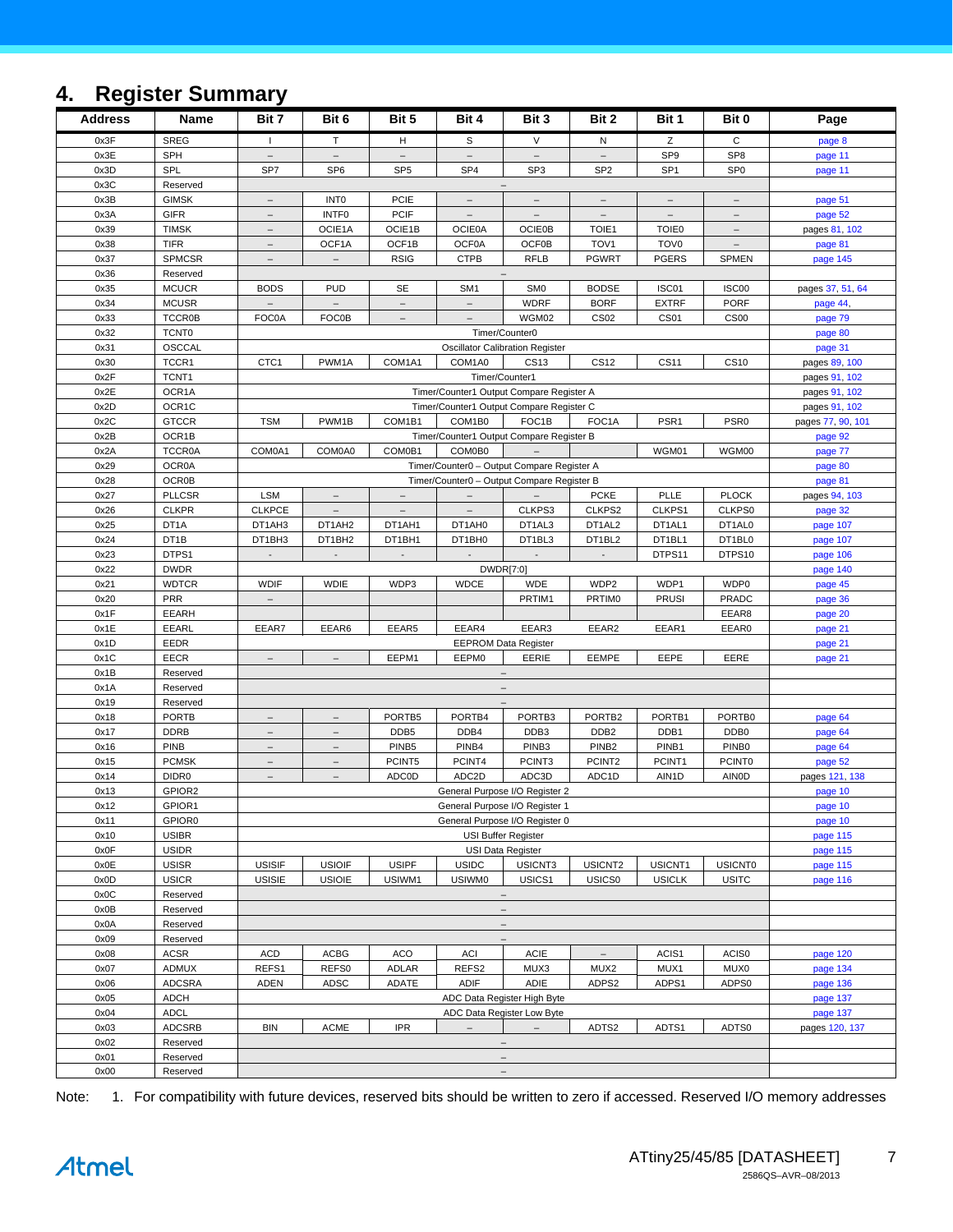should never be written.

- 2. I/O Registers within the address range 0x00 0x1F are directly bit-accessible using the SBI and CBI instructions. In these registers, the value of single bits can be checked by using the SBIS and SBIC instructions.
- 3. Some of the Status Flags are cleared by writing a logical one to them. Note that, unlike most other AVRs, the CBI and SBI instructions will only operation the specified bit, and can therefore be used on registers containing such Status Flags. The CBI and SBI instructions work with registers 0x00 to 0x1F only.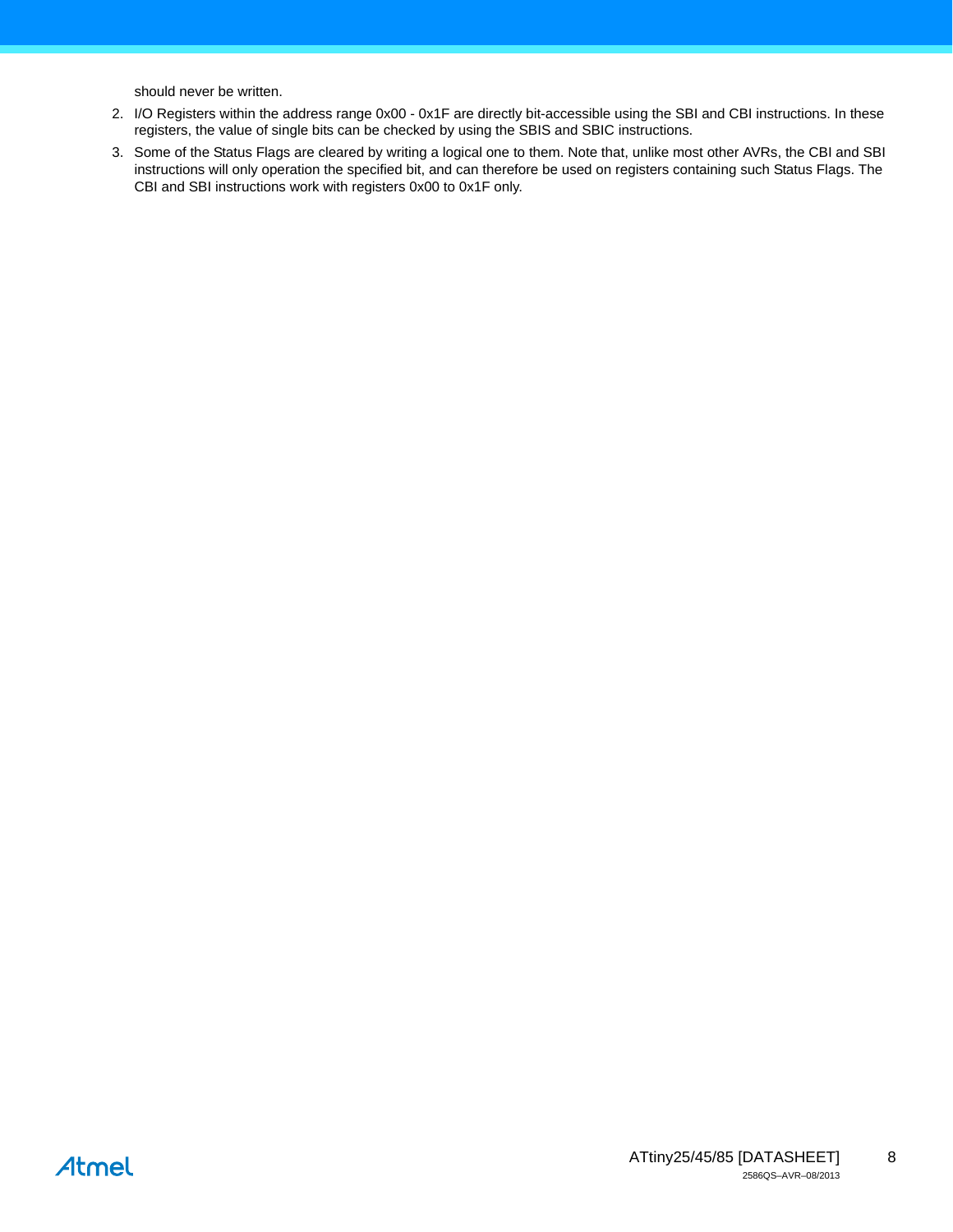# <span id="page-8-0"></span>**5. Instruction Set Summary**

| J.                            |                                   | <u>MISU UCHON OCL OUINNIALY</u>                                   |                                                                                                        |                                |                              |
|-------------------------------|-----------------------------------|-------------------------------------------------------------------|--------------------------------------------------------------------------------------------------------|--------------------------------|------------------------------|
| <b>Mnemonics</b>              | <b>Operands</b>                   | <b>Description</b>                                                | Operation                                                                                              | <b>Flags</b>                   | #Clocks                      |
|                               | ARITHMETIC AND LOGIC INSTRUCTIONS |                                                                   |                                                                                                        |                                |                              |
| <b>ADD</b>                    | Rd, Rr                            | Add two Registers                                                 | $Rd \leftarrow Rd + Rr$                                                                                | Z, C, N, V, H                  | $\mathbf{1}$                 |
| <b>ADC</b>                    | Rd, Rr                            | Add with Carry two Registers                                      | $Rd \leftarrow Rd + Rr + C$                                                                            | Z, C, N, V, H                  | $\mathbf{1}$                 |
| <b>ADIW</b>                   | Rdl,K                             | Add Immediate to Word                                             | $Rdh:Rdl \leftarrow Rdh:Rdl + K$                                                                       | Z, C, N, V, S                  | $\overline{\mathbf{c}}$      |
| <b>SUB</b><br><b>SUBI</b>     | Rd, Rr<br>Rd, K                   | Subtract two Registers<br>Subtract Constant from Register         | $Rd \leftarrow Rd - Rr$<br>$Rd \leftarrow Rd - K$                                                      | Z, C, N, V, H<br>Z, C, N, V, H | $\mathbf{1}$<br>$\mathbf{1}$ |
| <b>SBC</b>                    | Rd, Rr                            | Subtract with Carry two Registers                                 | $Rd \leftarrow Rd - Rr - C$                                                                            | Z, C, N, V, H                  | $\mathbf{1}$                 |
| <b>SBCI</b>                   | Rd, K                             | Subtract with Carry Constant from Reg.                            | $Rd \leftarrow Rd - K - C$                                                                             | Z, C, N, V, H                  | $\mathbf{1}$                 |
| <b>SBIW</b>                   | Rdl,K                             | Subtract Immediate from Word                                      | Rdh:Rdl ← Rdh:Rdl - K                                                                                  | Z, C, N, V, S                  | $\sqrt{2}$                   |
| <b>AND</b>                    | Rd, Rr                            | Logical AND Registers                                             | $Rd \leftarrow Rd \bullet Rr$                                                                          | Z, N, V                        | $\mathbf{1}$                 |
| <b>ANDI</b>                   | Rd, K                             | Logical AND Register and Constant                                 | $Rd \leftarrow Rd \bullet K$                                                                           | Z, N, V                        | $\mathbf{1}$                 |
| OR                            | Rd, Rr                            | Logical OR Registers                                              | $Rd \leftarrow Rd$ v $Rr$                                                                              | Z, N, V                        | 1                            |
| ORI                           | Rd, K                             | Logical OR Register and Constant                                  | $Rd \leftarrow Rd \vee K$                                                                              | Z, N, V                        | $\mathbf{1}$                 |
| <b>EOR</b>                    | Rd, Rr                            | <b>Exclusive OR Registers</b>                                     | $Rd \leftarrow Rd \oplus Rr$                                                                           | Z, N, V                        | $\mathbf{1}$                 |
| <b>COM</b>                    | Rd                                | One's Complement                                                  | $Rd \leftarrow 0xFF - Rd$                                                                              | Z, C, N, V                     | $\mathbf{1}$                 |
| <b>NEG</b>                    | Rd                                | Two's Complement                                                  | $Rd \leftarrow 0x00 - Rd$                                                                              | Z, C, N, V, H                  | $\mathbf{1}$                 |
| <b>SBR</b>                    | Rd,K                              | Set Bit(s) in Register                                            | $Rd \leftarrow Rd \vee K$                                                                              | Z, N, V                        | $\mathbf{1}$                 |
| <b>CBR</b>                    | Rd,K                              | Clear Bit(s) in Register                                          | $Rd \leftarrow Rd \bullet (0xFF - K)$                                                                  | Z, N, V                        | $\mathbf{1}$                 |
| <b>INC</b>                    | Rd                                | Increment                                                         | $Rd \leftarrow Rd + 1$                                                                                 | Z, N, V                        | $\mathbf{1}$                 |
| DEC<br><b>TST</b>             | Rd<br>Rd                          | Decrement<br>Test for Zero or Minus                               | $Rd \leftarrow Rd - 1$<br>$Rd \leftarrow Rd \bullet Rd$                                                | Z, N, V<br>Z, N, V             | $\mathbf{1}$<br>$\mathbf{1}$ |
| CLR                           | Rd                                | Clear Register                                                    | $Rd \leftarrow Rd \oplus Rd$                                                                           | Z, N, V                        | $\mathbf{1}$                 |
| <b>SER</b>                    | Rd                                | Set Register                                                      | $Rd \leftarrow 0xFF$                                                                                   | None                           | $\mathbf{1}$                 |
| <b>BRANCH INSTRUCTIONS</b>    |                                   |                                                                   |                                                                                                        |                                |                              |
| <b>RJMP</b>                   | k                                 | Relative Jump                                                     | $PC \leftarrow PC + k + 1$                                                                             | None                           | $\overline{2}$               |
| <b>IJMP</b>                   |                                   | Indirect Jump to (Z)                                              | $PC \leftarrow Z$                                                                                      | None                           | $\overline{2}$               |
| <b>RCALL</b>                  | k                                 | Relative Subroutine Call                                          | $PC \leftarrow PC + k + 1$                                                                             | None                           | 3                            |
| <b>ICALL</b>                  |                                   | Indirect Call to (Z)                                              | $PC \leftarrow Z$                                                                                      | None                           | 3                            |
| <b>RET</b>                    |                                   | Subroutine Return                                                 | $PC \leftarrow$ STACK                                                                                  | None                           | 4                            |
| RETI                          |                                   | Interrupt Return                                                  | $PC \leftarrow$ STACK                                                                                  |                                | $\overline{4}$               |
| <b>CPSE</b>                   | Rd,Rr                             | Compare, Skip if Equal                                            | if $(Rd = Rr) PC \leftarrow PC + 2$ or 3                                                               | None                           | 1/2/3                        |
| CP                            | Rd, Rr                            | Compare                                                           | $Rd - Rr$                                                                                              | Z, N, V, C, H                  | $\mathbf{1}$                 |
| CPC                           | Rd,Rr                             | Compare with Carry                                                | $Rd - Rr - C$                                                                                          | Z, N, V, C, H                  | $\mathbf{1}$                 |
| CPI                           | Rd,K                              | Compare Register with Immediate                                   | $Rd - K$                                                                                               | Z, N, V, C, H                  | $\mathbf{1}$                 |
| <b>SBRC</b><br><b>SBRS</b>    | Rr, b<br>Rr, b                    | Skip if Bit in Register Cleared<br>Skip if Bit in Register is Set | if $(Rr(b)=0) PC \leftarrow PC + 2$ or 3<br>if $(Rr(b)=1) PC \leftarrow PC + 2$ or 3                   | None<br>None                   | 1/2/3<br>1/2/3               |
| <b>SBIC</b>                   | P, b                              | Skip if Bit in I/O Register Cleared                               | if $(P(b)=0) PC \leftarrow PC + 2$ or 3                                                                | None                           | 1/2/3                        |
| <b>SBIS</b>                   | P, b                              | Skip if Bit in I/O Register is Set                                | if $(P(b)=1) PC \leftarrow PC + 2$ or 3                                                                | None                           | 1/2/3                        |
| <b>BRBS</b>                   | s, k                              | Branch if Status Flag Set                                         | if (SREG(s) = 1) then $PC \leftarrow PC + k + 1$                                                       | None                           | 1/2                          |
| <b>BRBC</b>                   | s, k                              | Branch if Status Flag Cleared                                     | if (SREG(s) = 0) then $PC \leftarrow PC + k + 1$                                                       | None                           | 1/2                          |
| <b>BREQ</b>                   | k                                 | <b>Branch if Equal</b>                                            | if $(Z = 1)$ then PC $\leftarrow$ PC + k + 1                                                           | None                           | 1/2                          |
| <b>BRNE</b>                   | k                                 | Branch if Not Equal                                               | if $(Z = 0)$ then PC $\leftarrow$ PC + k + 1                                                           | None                           | 1/2                          |
| <b>BRCS</b>                   | k                                 | Branch if Carry Set                                               | if $(C = 1)$ then $PC \leftarrow PC + k + 1$                                                           | None                           | 1/2                          |
| <b>BRCC</b>                   | k                                 | Branch if Carry Cleared                                           | if $(C = 0)$ then $PC \leftarrow PC + k + 1$                                                           | None                           | 1/2                          |
| <b>BRSH</b>                   | $\mathsf k$                       | Branch if Same or Higher                                          | if $(C = 0)$ then $PC \leftarrow PC + k + 1$                                                           | None                           | 1/2                          |
| <b>BRLO</b>                   | k                                 | Branch if Lower                                                   | if $(C = 1)$ then $PC \leftarrow PC + k + 1$                                                           | None                           | 1/2                          |
| <b>BRMI</b>                   | k                                 | <b>Branch if Minus</b>                                            | if $(N = 1)$ then $PC \leftarrow PC + k + 1$                                                           | None                           | 1/2                          |
| <b>BRPL</b><br><b>BRGE</b>    | k<br>$\mathsf k$                  | Branch if Plus<br>Branch if Greater or Equal, Signed              | if $(N = 0)$ then $PC \leftarrow PC + k + 1$<br>if $(N \oplus V = 0)$ then $PC \leftarrow PC + k + 1$  | None                           | 1/2<br>1/2                   |
| <b>BRLT</b>                   | k                                 | Branch if Less Than Zero, Signed                                  | if $(N \oplus V = 1)$ then $PC \leftarrow PC + k + 1$                                                  | None<br>None                   | 1/2                          |
| <b>BRHS</b>                   | k                                 | Branch if Half Carry Flag Set                                     | if $(H = 1)$ then PC $\leftarrow$ PC + k + 1                                                           | None                           | 1/2                          |
| <b>BRHC</b>                   | k                                 | Branch if Half Carry Flag Cleared                                 | if $(H = 0)$ then PC $\leftarrow$ PC + k + 1                                                           | None                           | 1/2                          |
| <b>BRTS</b>                   | k                                 | Branch if T Flag Set                                              | if $(T = 1)$ then PC $\leftarrow$ PC + k + 1                                                           | None                           | 1/2                          |
| <b>BRTC</b>                   | k                                 | Branch if T Flag Cleared                                          | if $(T = 0)$ then $PC \leftarrow PC + k + 1$                                                           | None                           | 1/2                          |
| <b>BRVS</b>                   | k                                 | Branch if Overflow Flag is Set                                    | if $(V = 1)$ then $PC \leftarrow PC + k + 1$                                                           | None                           | 1/2                          |
| <b>BRVC</b>                   | k                                 | Branch if Overflow Flag is Cleared                                | if $(V = 0)$ then $PC \leftarrow PC + k + 1$                                                           | None                           | 1/2                          |
| <b>BRIE</b>                   | k                                 | <b>Branch if Interrupt Enabled</b>                                | if ( $1 = 1$ ) then $PC \leftarrow PC + k + 1$                                                         | None                           | 1/2                          |
| <b>BRID</b>                   | $\mathsf{k}$                      | Branch if Interrupt Disabled                                      | if ( $I = 0$ ) then $PC \leftarrow PC + k + 1$                                                         | None                           | 1/2                          |
| BIT AND BIT-TEST INSTRUCTIONS |                                   |                                                                   |                                                                                                        |                                |                              |
| <b>SBI</b>                    | P,b                               | Set Bit in I/O Register                                           | $I/O(P,b) \leftarrow 1$                                                                                | None                           | $\overline{2}$               |
| CBI                           | P, b                              | Clear Bit in I/O Register                                         | $I/O(P,b) \leftarrow 0$                                                                                | None                           | $\overline{2}$               |
| <b>LSL</b>                    | Rd                                | Logical Shift Left                                                | $Rd(n+1) \leftarrow Rd(n), Rd(0) \leftarrow 0$                                                         | Z, C, N, V                     | $\mathbf{1}$                 |
| LSR                           | Rd                                | Logical Shift Right                                               | $Rd(n) \leftarrow Rd(n+1), Rd(7) \leftarrow 0$                                                         | Z, C, N, V                     | $\mathbf{1}$                 |
| <b>ROL</b>                    | Rd                                | Rotate Left Through Carry                                         | $Rd(0) \leftarrow C, Rd(n+1) \leftarrow Rd(n), C \leftarrow Rd(7)$                                     | Z, C, N, V                     | $\mathbf{1}$                 |
| <b>ROR</b><br>ASR             | Rd<br>Rd                          | Rotate Right Through Carry<br>Arithmetic Shift Right              | $Rd(7) \leftarrow C, Rd(n) \leftarrow Rd(n+1), C \leftarrow Rd(0)$<br>$Rd(n) \leftarrow Rd(n+1), n=06$ | Z, C, N, V<br>Z, C, N, V       | 1<br>$\mathbf{1}$            |
|                               |                                   |                                                                   |                                                                                                        |                                |                              |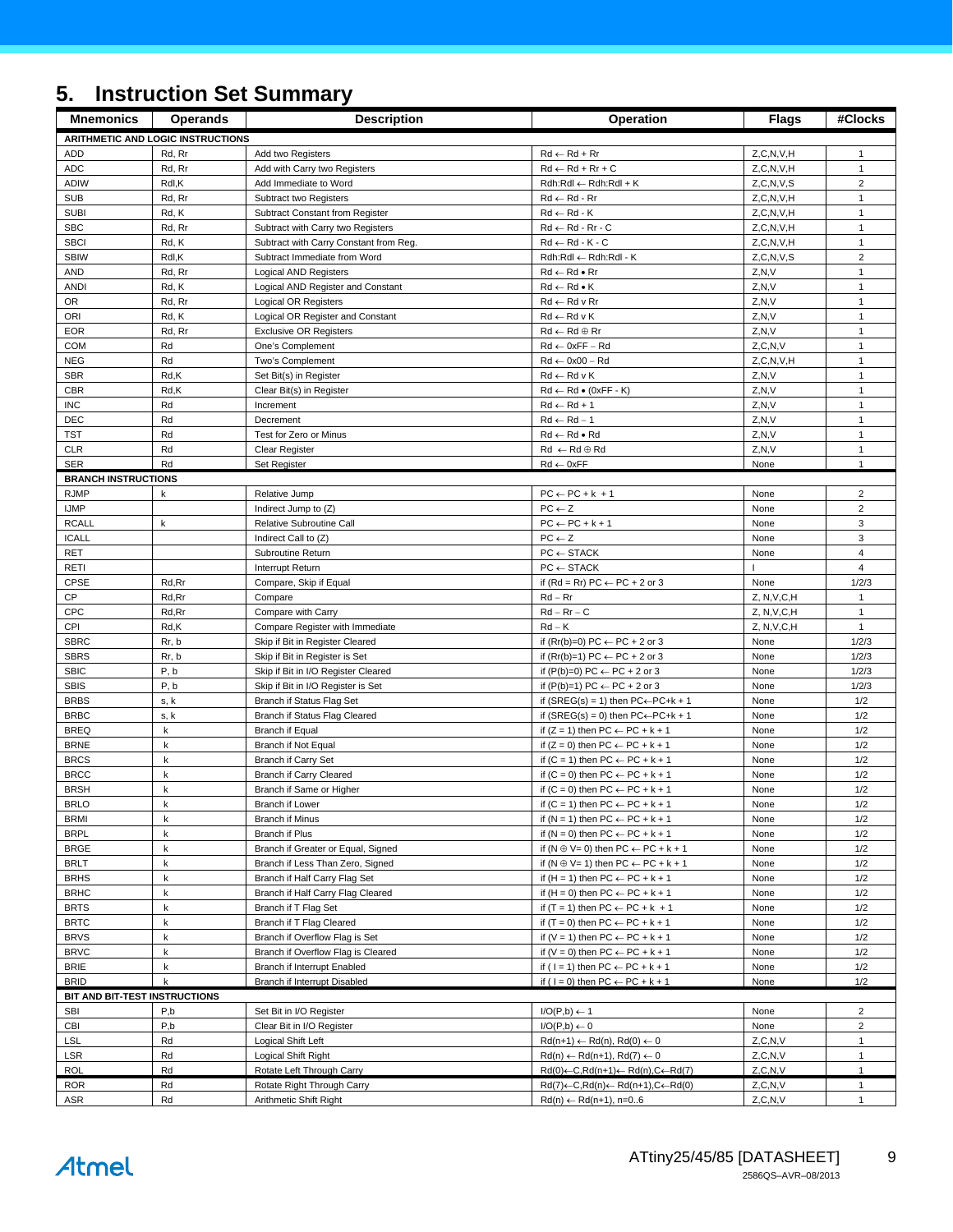| <b>Mnemonics</b>                  | <b>Operands</b>    | <b>Description</b>                                        | Operation                                                                           | <b>Flags</b> | #Clocks                          |
|-----------------------------------|--------------------|-----------------------------------------------------------|-------------------------------------------------------------------------------------|--------------|----------------------------------|
| SWAP                              | Rd                 | Swap Nibbles                                              | $Rd(30) \leftarrow Rd(74), Rd(74) \leftarrow Rd(30)$                                | None         | $\mathbf{1}$                     |
| <b>BSET</b>                       | $\mathsf{s}$       | Flag Set                                                  | $SREG(s) \leftarrow 1$                                                              | SREG(s)      | $\mathbf{1}$                     |
| <b>BCLR</b>                       | $\sf s$            | <b>Flag Clear</b>                                         | $SREG(s) \leftarrow 0$                                                              | SREG(s)      | $\mathbf{1}$                     |
| <b>BST</b>                        | Rr, b              | Bit Store from Register to T                              | $T \leftarrow Rr(b)$                                                                | T.           | $\mathbf{1}$                     |
| <b>BLD</b>                        | Rd, b              | Bit load from T to Register                               | $Rd(b) \leftarrow T$                                                                | None         | $\mathbf{1}$                     |
| <b>SEC</b>                        |                    | Set Carry                                                 | $C \leftarrow 1$                                                                    | $\mathbf C$  | $\mathbf{1}$                     |
| <b>CLC</b>                        |                    | Clear Carry                                               | $C \leftarrow 0$                                                                    | $\mathsf C$  | $\mathbf{1}$                     |
| <b>SEN</b>                        |                    | Set Negative Flag                                         | $N \leftarrow 1$                                                                    | N            | $\mathbf{1}$                     |
| <b>CLN</b>                        |                    | Clear Negative Flag                                       | $N \leftarrow 0$                                                                    | ${\sf N}$    | $\mathbf{1}$                     |
| <b>SEZ</b>                        |                    | Set Zero Flag                                             | $Z \leftarrow 1$                                                                    | Z            | $\mathbf{1}$                     |
| CLZ                               |                    | Clear Zero Flag                                           | $Z \leftarrow 0$                                                                    | $\mathsf Z$  | $\mathbf{1}$                     |
| SEI                               |                    | Global Interrupt Enable                                   | $l \leftarrow 1$                                                                    | $\mathbf{I}$ | $\mathbf{1}$                     |
| <b>CLI</b>                        |                    | Global Interrupt Disable                                  | $I \leftarrow 0$                                                                    | т            | $\mathbf{1}$                     |
| <b>SES</b>                        |                    | Set Signed Test Flag                                      | $S \leftarrow 1$                                                                    | S            | $\mathbf{1}$                     |
| <b>CLS</b>                        |                    | Clear Signed Test Flag                                    | $S \leftarrow 0$                                                                    | S            | $\mathbf{1}$                     |
| SEV                               |                    | Set Twos Complement Overflow.                             | $V \leftarrow 1$                                                                    | $\vee$       | $\mathbf{1}$                     |
| <b>CLV</b>                        |                    | Clear Twos Complement Overflow                            | $V \leftarrow 0$                                                                    | $\vee$       | $\mathbf{1}$                     |
| <b>SET</b>                        |                    | Set T in SREG                                             | $T \leftarrow 1$                                                                    | T.           | $\mathbf{1}$                     |
| <b>CLT</b>                        |                    | Clear T in SREG                                           | $T \leftarrow 0$                                                                    | T            | $\mathbf{1}$                     |
| <b>SEH</b>                        |                    | Set Half Carry Flag in SREG                               | $H \leftarrow 1$                                                                    | н            | $\mathbf{1}$                     |
| <b>CLH</b>                        |                    | Clear Half Carry Flag in SREG                             | $H \leftarrow 0$                                                                    | H            | $\mathbf{1}$                     |
| <b>DATA TRANSFER INSTRUCTIONS</b> |                    |                                                           |                                                                                     |              |                                  |
| MOV                               | Rd, Rr             | Move Between Registers                                    | $Rd \leftarrow Rr$                                                                  | None         | $\mathbf{1}$                     |
| <b>MOVW</b>                       | Rd, Rr             | Copy Register Word                                        | Rd+1:Rd ← Rr+1:Rr                                                                   | None         | $\mathbf{1}$                     |
| LDI                               | Rd, K              | Load Immediate                                            | $Rd \leftarrow K$                                                                   | None         | $\mathbf{1}$                     |
| LD                                | Rd, X              | Load Indirect                                             | $Rd \leftarrow (X)$                                                                 | None         | $\overline{\mathbf{c}}$          |
| LD                                | $Rd, X+$           | Load Indirect and Post-Inc.                               | $Rd \leftarrow (X), X \leftarrow X + 1$                                             | None         | $\overline{c}$                   |
| LD                                | <b>Rd, - X</b>     | Load Indirect and Pre-Dec.                                | $X \leftarrow X - 1$ , Rd $\leftarrow (X)$                                          | None         | $\overline{\mathbf{c}}$          |
| LD                                | Rd, Y              | Load Indirect                                             | $Rd \leftarrow (Y)$                                                                 | None         | $\overline{2}$                   |
| LD                                | Rd, Y+             | Load Indirect and Post-Inc.                               | $Rd \leftarrow (Y), Y \leftarrow Y + 1$                                             | None         | $\overline{2}$                   |
| LD                                | <b>Rd, - Y</b>     | Load Indirect and Pre-Dec.                                | $Y \leftarrow Y - 1$ , Rd $\leftarrow (Y)$                                          | None         | $\overline{\mathbf{c}}$          |
| LDD                               | Rd, Y+q            | Load Indirect with Displacement                           | $Rd \leftarrow (Y + q)$                                                             | None         | $\overline{2}$<br>$\overline{c}$ |
| LD<br>LD                          | Rd, Z              | Load Indirect                                             | $Rd \leftarrow (Z)$                                                                 | None         | $\overline{2}$                   |
| LD                                | $Rd, Z+$<br>Rd, -Z | Load Indirect and Post-Inc.<br>Load Indirect and Pre-Dec. | $Rd \leftarrow (Z), Z \leftarrow Z+1$<br>$Z \leftarrow Z - 1$ , Rd $\leftarrow (Z)$ | None<br>None | $\overline{2}$                   |
| LDD                               | Rd, Z+q            | Load Indirect with Displacement                           | $Rd \leftarrow (Z + q)$                                                             | None         | $\overline{2}$                   |
| LDS                               | Rd, k              | Load Direct from SRAM                                     | $Rd \leftarrow (k)$                                                                 | None         | $\mathbf 2$                      |
| ST                                | X, Rr              | Store Indirect                                            | $(X) \leftarrow Rr$                                                                 | None         | $\overline{\mathbf{c}}$          |
| ST                                | $X +$ , Rr         | Store Indirect and Post-Inc.                              | $(X) \leftarrow \mathsf{Rr}, X \leftarrow X + 1$                                    | None         | $\overline{2}$                   |
| ST                                | - X, Rr            | Store Indirect and Pre-Dec.                               | $X \leftarrow X - 1$ , $(X) \leftarrow Rr$                                          | None         | $\overline{c}$                   |
| ST                                | Y, Rr              | Store Indirect                                            | $(Y) \leftarrow Rr$                                                                 | None         | $\overline{2}$                   |
| <b>ST</b>                         | $Y +$ , Rr         | Store Indirect and Post-Inc.                              | $(Y) \leftarrow Rr, Y \leftarrow Y + 1$                                             | None         | $\overline{2}$                   |
| ST                                | - Y, Rr            | Store Indirect and Pre-Dec.                               | $Y \leftarrow Y - 1$ , $(Y) \leftarrow Rr$                                          | None         | $\overline{\mathbf{c}}$          |
| <b>STD</b>                        | Y+q,Rr             | Store Indirect with Displacement                          | $(Y + q) \leftarrow Rr$                                                             | None         | $\overline{\mathbf{c}}$          |
| <b>ST</b>                         | Z, Rr              | Store Indirect                                            | $(Z) \leftarrow \mathsf{Rr}$                                                        | None         | $\overline{c}$                   |
| $\texttt{ST}$                     | Z+, Rr             | Store Indirect and Post-Inc.                              | $(Z) \leftarrow \mathsf{Rr}, Z \leftarrow Z + 1$                                    | None         | $\overline{c}$                   |
| ST                                | -Z, Rr             | Store Indirect and Pre-Dec.                               | $Z \leftarrow Z - 1$ , $(Z) \leftarrow Rr$                                          | None         | $\overline{2}$                   |
| STD                               | Z+q,Rr             | Store Indirect with Displacement                          | $(Z + q) \leftarrow Rr$                                                             | None         | $\overline{2}$                   |
| <b>STS</b>                        | k, Rr              | Store Direct to SRAM                                      | $(k) \leftarrow Rr$                                                                 | None         | $\overline{\mathbf{c}}$          |
| LPM                               |                    | Load Program Memory                                       | $R0 \leftarrow (Z)$                                                                 | None         | 3                                |
| LPM                               | Rd, Z              | Load Program Memory                                       | $Rd \leftarrow (Z)$                                                                 | None         | 3                                |
| LPM                               | Rd, Z+             | Load Program Memory and Post-Inc                          | $Rd \leftarrow (Z), Z \leftarrow Z+1$                                               | None         | 3                                |
| <b>SPM</b>                        |                    | <b>Store Program Memory</b>                               | $(z) \leftarrow R1:R0$                                                              | None         |                                  |
| IN                                | Rd, P              | In Port                                                   | $Rd \leftarrow P$                                                                   | None         | $\mathbf{1}$                     |
| OUT                               | P, Rr              | Out Port                                                  | $P \leftarrow Rr$                                                                   | None         | $\mathbf{1}$                     |
| <b>PUSH</b>                       | Rr                 | Push Register on Stack                                    | $STACK \leftarrow Rr$                                                               | None         | $\overline{2}$                   |
| POP                               | Rd                 | Pop Register from Stack                                   | $\mathsf{Rd} \leftarrow \mathsf{STACK}$                                             | None         | $\overline{2}$                   |
| <b>MCU CONTROL INSTRUCTIONS</b>   |                    |                                                           |                                                                                     |              |                                  |
| <b>NOP</b>                        |                    | No Operation                                              |                                                                                     | None         | $\mathbf{1}$                     |
| SLEEP                             |                    | Sleep                                                     | (see specific descr. for Sleep function)                                            | None         | $\mathbf{1}$                     |
| <b>WDR</b>                        |                    | Watchdog Reset                                            | (see specific descr. for WDR/Timer)                                                 | None         | $\mathbf{1}$                     |
| <b>BREAK</b>                      |                    | Break                                                     | For On-chip Debug Only                                                              | None         | N/A                              |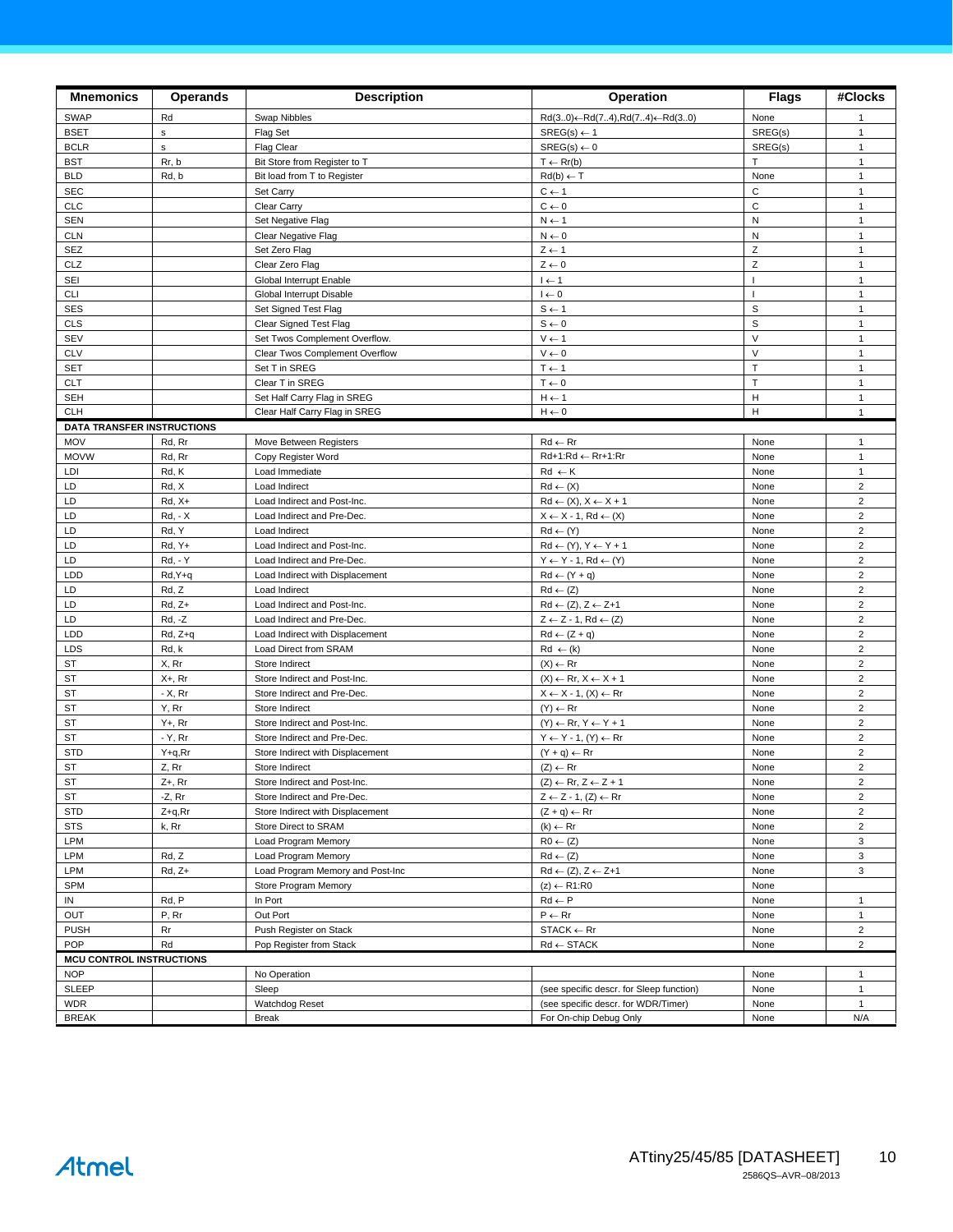# <span id="page-10-7"></span>**6. Ordering Information**

### <span id="page-10-6"></span>**6.1 ATtiny25**

| Speed (MHz) <sup>(1)</sup> | Supply Voltage (V) | <b>Temperature Range</b>                                   | Package <sup>(2)</sup> | Ordering Code <sup>(3)</sup>                                               |
|----------------------------|--------------------|------------------------------------------------------------|------------------------|----------------------------------------------------------------------------|
|                            | $1.8 - 5.5$        | Industrial<br>(-40°C to +85°C) $(4)$                       | 8P3                    | ATtiny25V-10PU                                                             |
| 10                         |                    |                                                            | 8S2                    | ATtiny25V-10SU<br>ATtiny25V-10SUR<br>ATtiny25V-10SH<br>ATtiny25V-10SHR     |
|                            |                    |                                                            | S8S1                   | ATtiny25V-10SSU<br>ATtiny25V-10SSUR<br>ATtiny25V-10SSH<br>ATtiny25V-10SSHR |
|                            |                    |                                                            | 20M1                   | ATtiny25V-10MU<br>ATtiny25V-10MUR                                          |
|                            |                    | Industrial                                                 | 8S2                    | ATtiny25V-10SN<br>ATtiny25V-10SNR                                          |
|                            |                    | (-40°C to +105°C) $(5)$                                    | S8S1                   | ATtiny25V-10SSN<br>ATtiny25V-10SSNR                                        |
|                            |                    | Industrial (-40 $\degree$ C to +125 $\degree$ C) $\degree$ | 20M1                   | ATtiny25V-10MF<br>ATtiny25V-10MFR                                          |
| 20                         | $2.7 - 5.5$        | Industrial<br>(-40°C to +85°C) $(4)$                       | 8P3                    | ATtiny25-20PU                                                              |
|                            |                    |                                                            | 8S2                    | ATtiny25-20SU<br>ATtiny25-20SUR<br>ATtiny25-20SH<br>ATtiny25-20SHR         |
|                            |                    |                                                            | S8S1                   | ATtiny25-20SSU<br>ATtiny25-20SSUR<br>ATtiny25-20SSH<br>ATtiny25-20SSHR     |
|                            |                    |                                                            | 20M1                   | ATtiny25-20MU<br>ATtiny25-20MUR                                            |
|                            |                    | Industrial                                                 | 8S2                    | ATtiny25-20SN<br>ATtiny25-20SNR                                            |
|                            |                    | (-40°C to +105°C) $(5)$                                    | S8S1                   | ATtiny25-20SSN<br>ATtiny25-20SSNR                                          |
|                            |                    | Industrial (-40 $\degree$ C to +125 $\degree$ C) $\degree$ | 20M1                   | ATtiny25-20MF<br>ATtiny25-20MFR                                            |

<span id="page-10-2"></span><span id="page-10-1"></span><span id="page-10-0"></span>Notes: 1. For speed vs. supply voltage, see section 21.3 "Speed" on page 163.

2. All Pb-free, halide-free, fully green, and comply with European directive for Restriction of Hazardous Substances (RoHS).

3. Code indicators:  $H = NiPdAu$  lead finish,  $U/N =$  matte tin,  $R =$  tape & reel.

<span id="page-10-3"></span>4. Can also be supplied in wafer form. Contact your local Atmel sales office for ordering information and minimum quantities.

<span id="page-10-4"></span>5. For characteristics, see "Appendix  $A -$  Specification at 105 $^{\circ}$ C".

6. For characteristics, see "Appendix  $B -$  Specification at 125 $\degree$ C".

<span id="page-10-5"></span>

| <b>Package Types</b> |                                                                                   |  |
|----------------------|-----------------------------------------------------------------------------------|--|
| 8P3                  | 8-lead, 0.300" Wide, Plastic Dual Inline Package (PDIP)                           |  |
| 8S <sub>2</sub>      | 8-lead, 0.208" Wide, Plastic Gull-Wing Small Outline (EIAJ SOIC)                  |  |
| <b>S8S1</b>          | 8-lead, 0.150" Wide, Plastic Gull-Wing Small Outline (JEDEC SOIC)                 |  |
| 20M1                 | 20-pad, 4 x 4 x 0.8 mm Body, Quad Flat No-Lead/Micro Lead Frame Package (QFN/MLF) |  |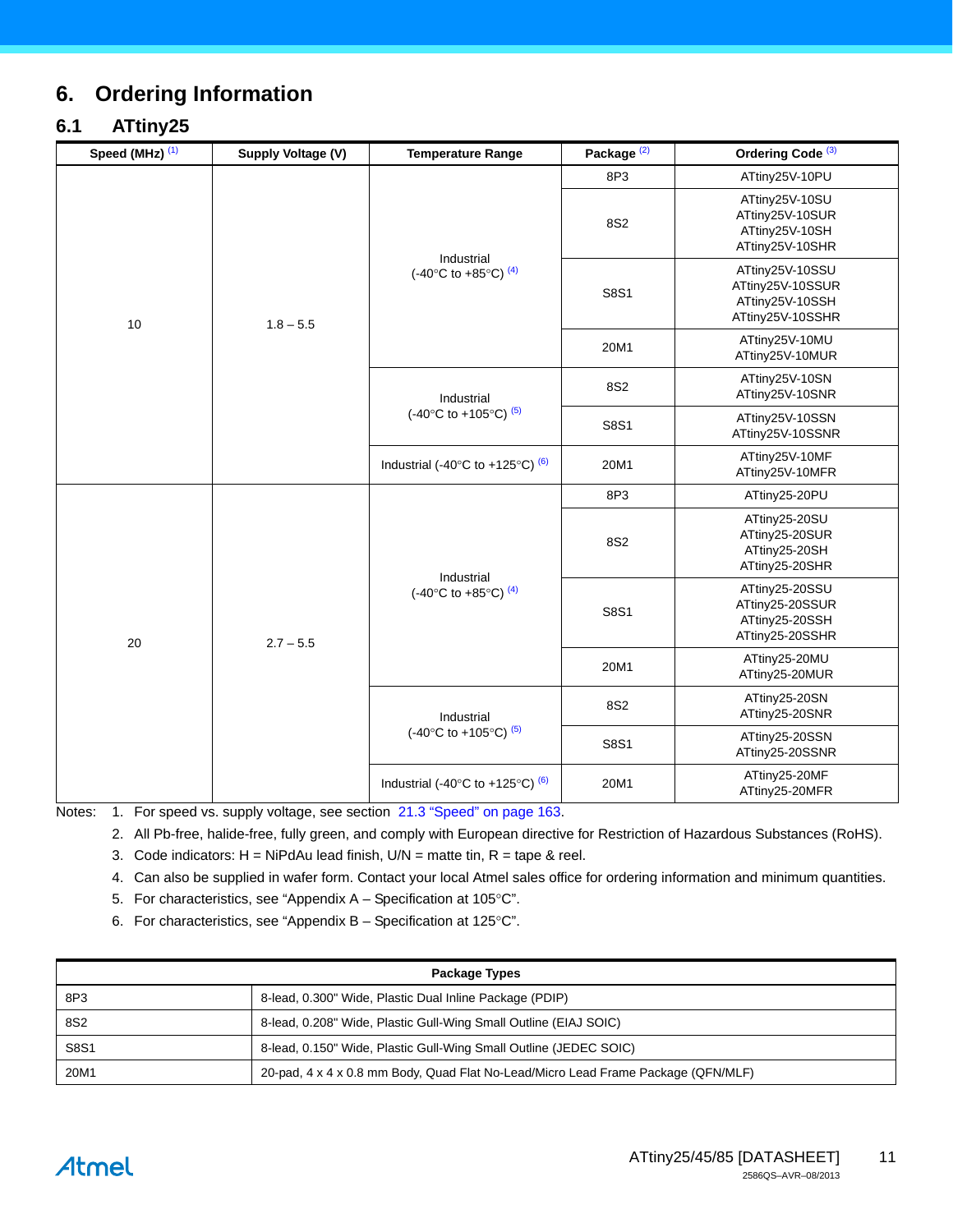### <span id="page-11-4"></span>**6.2 ATtiny45**

| Speed (MHz) (1) | Supply Voltage (V) | <b>Temperature Range</b>                      | Package <sup>(2)</sup> | Ordering Code <sup>(3)</sup>                                           |
|-----------------|--------------------|-----------------------------------------------|------------------------|------------------------------------------------------------------------|
|                 | $1.8 - 5.5$        | Industrial<br>(-40°C to +85°C) <sup>(4)</sup> | 8P3                    | ATtiny45V-10PU                                                         |
| 10              |                    |                                               | 8S2                    | ATtiny45V-10SU<br>ATtiny45V-10SUR<br>ATtiny45V-10SH<br>ATtiny45V-10SHR |
|                 |                    |                                               | 8X                     | ATtiny45V-10XU<br>ATtiny45V-10XUR                                      |
|                 |                    |                                               | 20M1                   | ATtiny45V-10MU<br>ATtiny45V-10MUR                                      |
| 20              | $2.7 - 5.5$        | Industrial<br>(-40°C to +85°C) <sup>(4)</sup> | 8P3                    | ATtiny45-20PU                                                          |
|                 |                    |                                               | 8S2                    | ATtiny45-20SU<br>ATtiny45-20SUR<br>ATtiny45-20SH<br>ATtiny45-20SHR     |
|                 |                    |                                               | 8X                     | ATtiny45-20XU<br>ATtiny45-20XUR                                        |
|                 |                    |                                               | 20M1                   | ATtiny45-20MU<br>ATtiny45-20MUR                                        |

<span id="page-11-1"></span><span id="page-11-0"></span>Notes: 1. For speed vs. supply voltage, see section 21.3 "Speed" on page 163.

2. All packages are Pb-free, halide-free and fully green and they comply with the European directive for Restriction of Hazardous Substances (RoHS).

<span id="page-11-2"></span>3. Code indicators:

– H: NiPdAu lead finish

– U: matte tin

– R: tape & reel

<span id="page-11-3"></span>4. These devices can also be supplied in wafer form. Please contact your local Atmel sales office for detailed ordering information and minimum quantities.

| <b>Package Types</b> |                                                                                   |  |
|----------------------|-----------------------------------------------------------------------------------|--|
| 8P3                  | 8-lead, 0.300" Wide, Plastic Dual Inline Package (PDIP)                           |  |
| 8S <sub>2</sub>      | 8-lead, 0.208" Wide, Plastic Gull-Wing Small Outline (EIAJ SOIC)                  |  |
| 8X                   | 8-lead, 4.4 mm Wide, Plastic Thin Shrink Small Outline Package (TSSOP)            |  |
| 20M1                 | 20-pad, 4 x 4 x 0.8 mm Body, Quad Flat No-Lead/Micro Lead Frame Package (QFN/MLF) |  |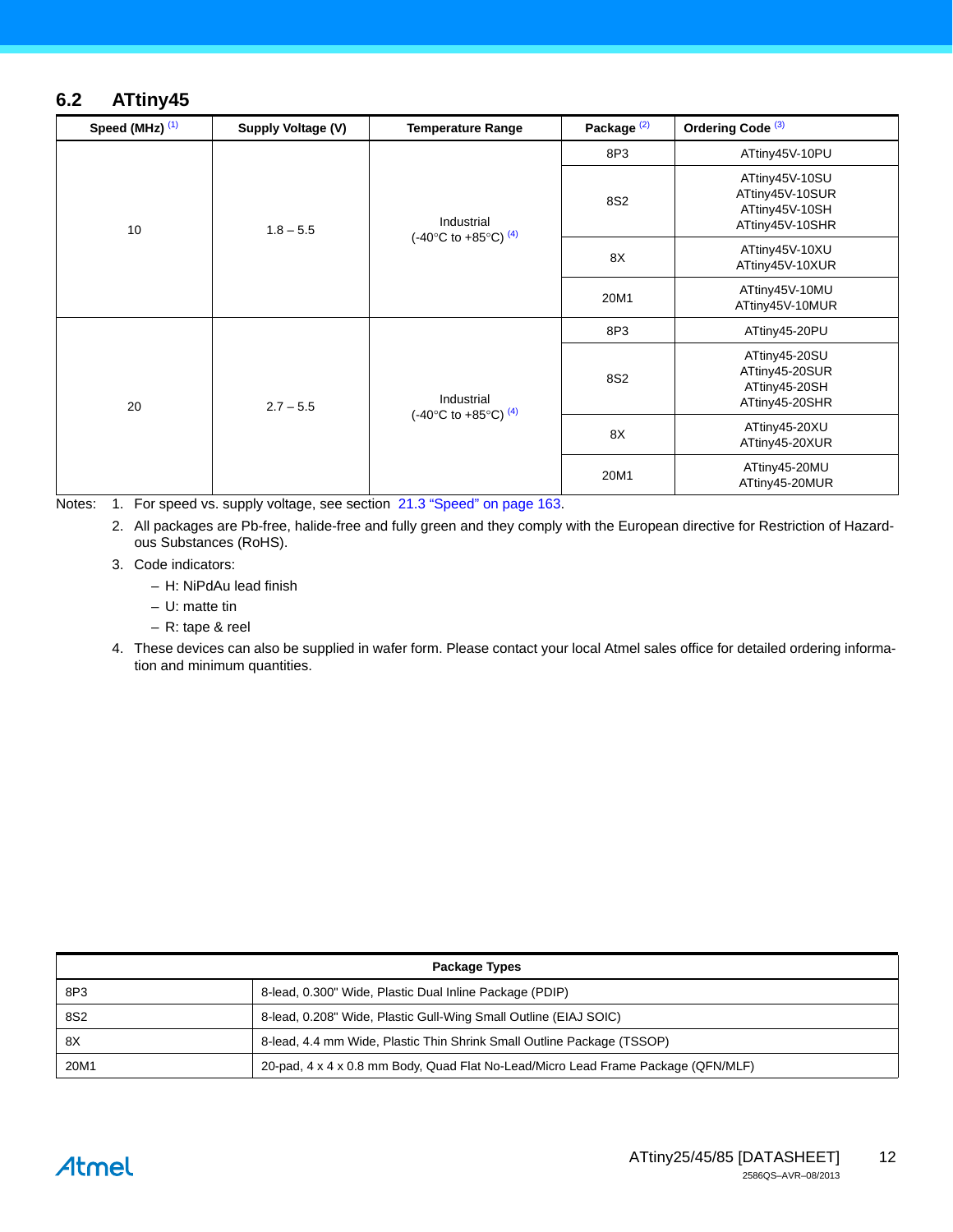### <span id="page-12-4"></span>**6.3 ATtiny85**

| Speed (MHz) (1) | Supply Voltage (V) | <b>Temperature Range</b>                      | Package <sup>(2)</sup> | Ordering Code <sup>(3)</sup>                                           |
|-----------------|--------------------|-----------------------------------------------|------------------------|------------------------------------------------------------------------|
|                 | $1.8 - 5.5$        | Industrial<br>(-40°C to +85°C) $(4)$          | 8P3                    | ATtiny85V-10PU                                                         |
| 10              |                    |                                               | 8S2                    | ATtiny85V-10SU<br>ATtiny85V-10SUR<br>ATtiny85V-10SH<br>ATtiny85V-10SHR |
|                 |                    |                                               | 20M1                   | ATtiny85V-10MU<br>ATtiny85V-10MUR                                      |
| 20              | $2.7 - 5.5$        | Industrial<br>(-40°C to +85°C) <sup>(4)</sup> | 8P3                    | ATtiny85-20PU                                                          |
|                 |                    |                                               | 8S2                    | ATtiny85-20SU<br>ATtiny85-20SUR<br>ATtiny85-20SH<br>ATtiny85-20SHR     |
|                 |                    |                                               | 20M1                   | ATtiny85-20MU<br>ATtiny85-20MUR                                        |

<span id="page-12-2"></span><span id="page-12-1"></span>Notes: 1. For speed vs. supply voltage, see section 21.3 "Speed" on page 163.

2. All packages are Pb-free, halide-free and fully green and they comply with the European directive for Restriction of Hazardous Substances (RoHS).

<span id="page-12-3"></span>3. Code indicators:

– H: NiPdAu lead finish

– U: matte tin

– R: tape & reel

<span id="page-12-0"></span>4. These devices can also be supplied in wafer form. Please contact your local Atmel sales office for detailed ordering information and minimum quantities.

| <b>Package Types</b> |                                                                                   |  |
|----------------------|-----------------------------------------------------------------------------------|--|
| 8P3                  | 8-lead, 0.300" Wide, Plastic Dual Inline Package (PDIP)                           |  |
| 8S <sub>2</sub>      | 8-lead, 0.208" Wide, Plastic Gull-Wing Small Outline (EIAJ SOIC)                  |  |
| 20M1                 | 20-pad, 4 x 4 x 0.8 mm Body, Quad Flat No-Lead/Micro Lead Frame Package (QFN/MLF) |  |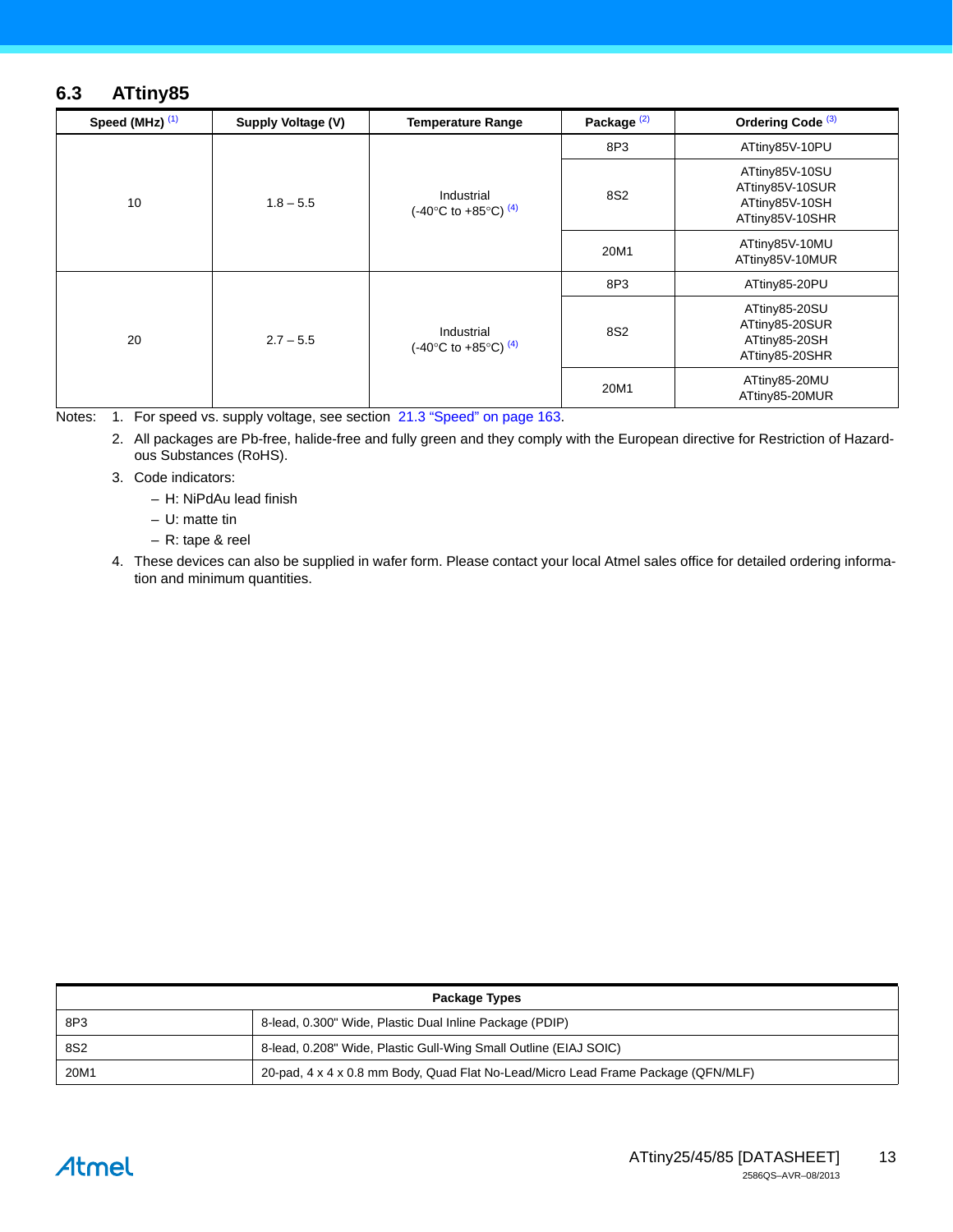# **7. Packaging Information**

#### **7.1 8P3**

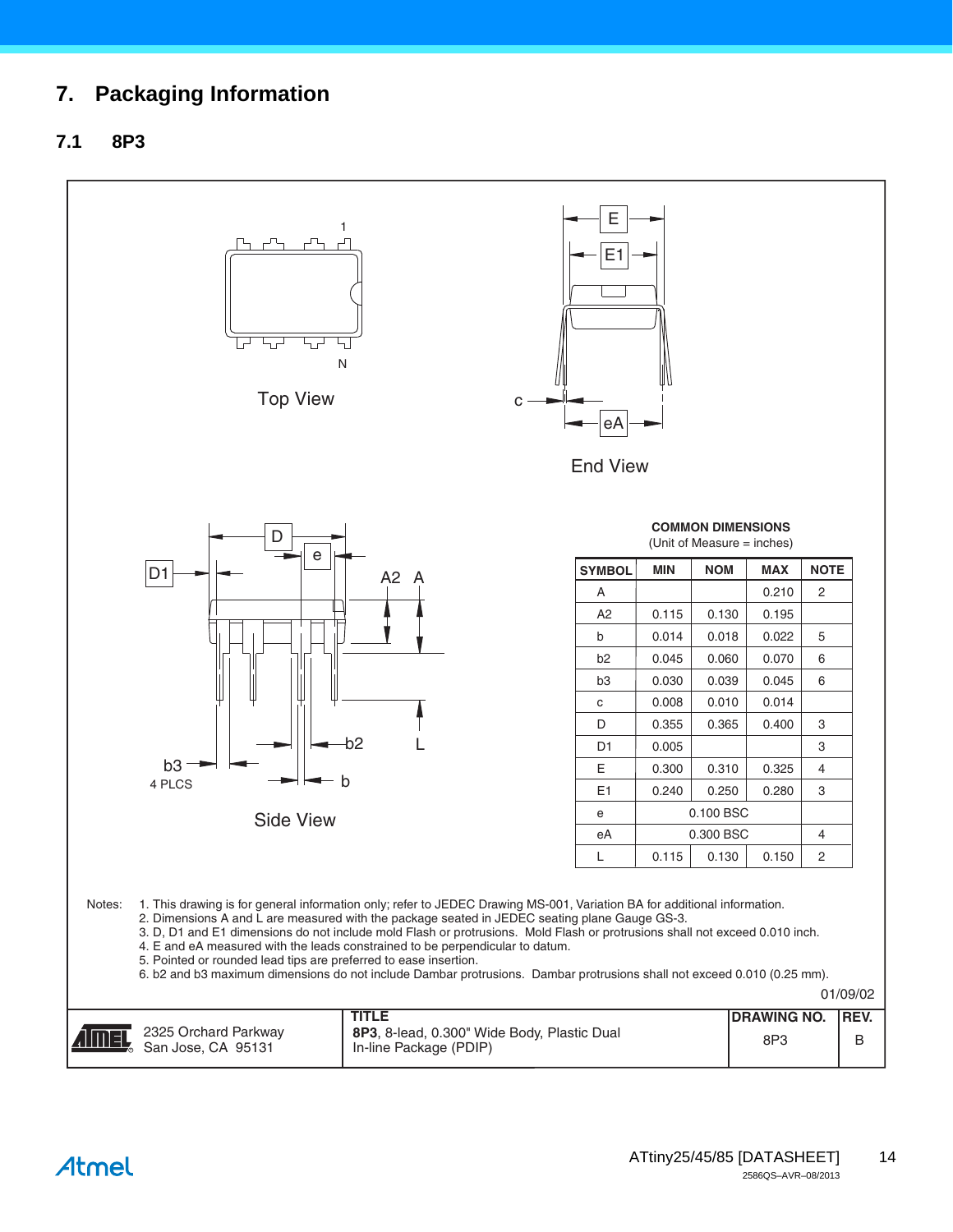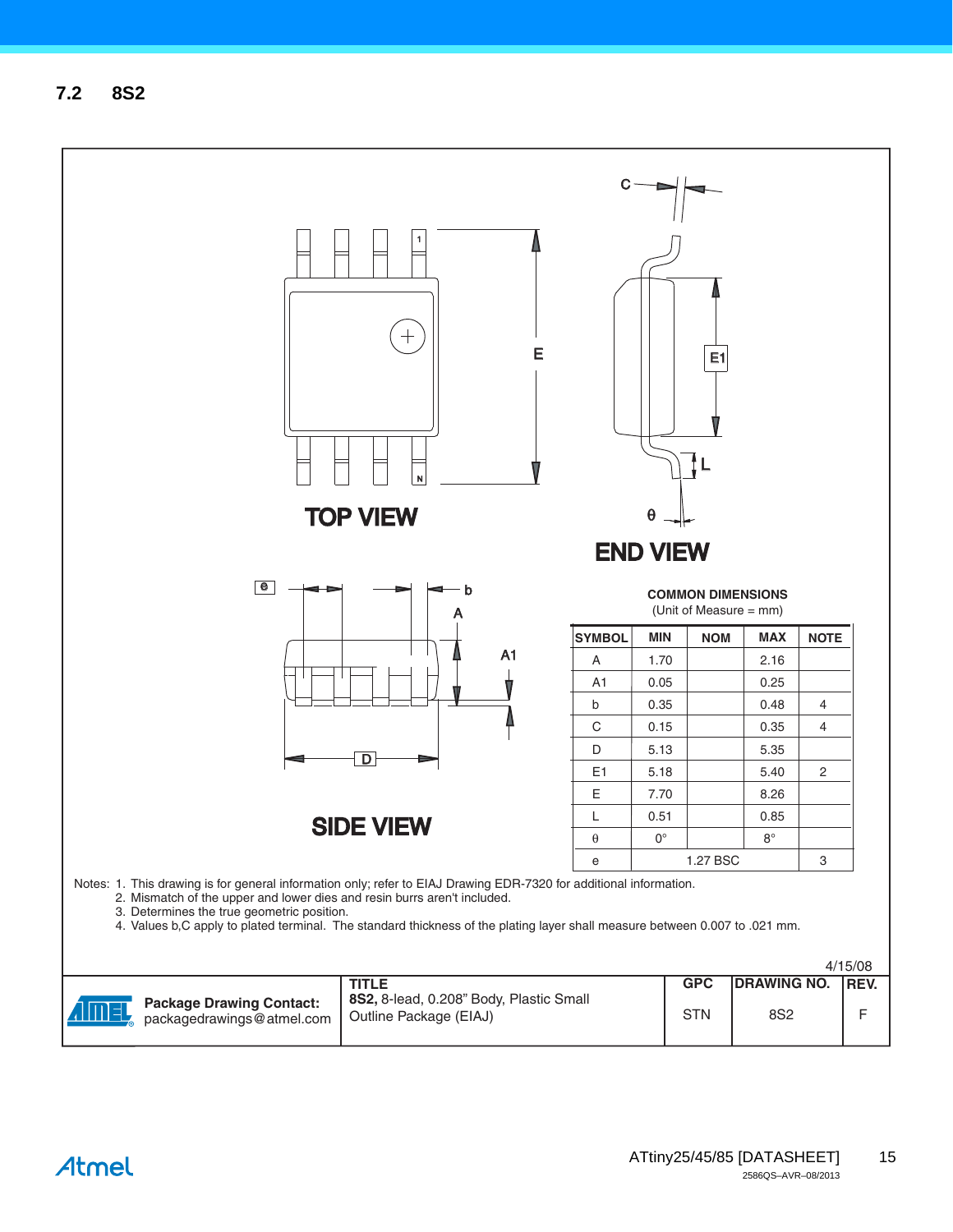<span id="page-15-0"></span>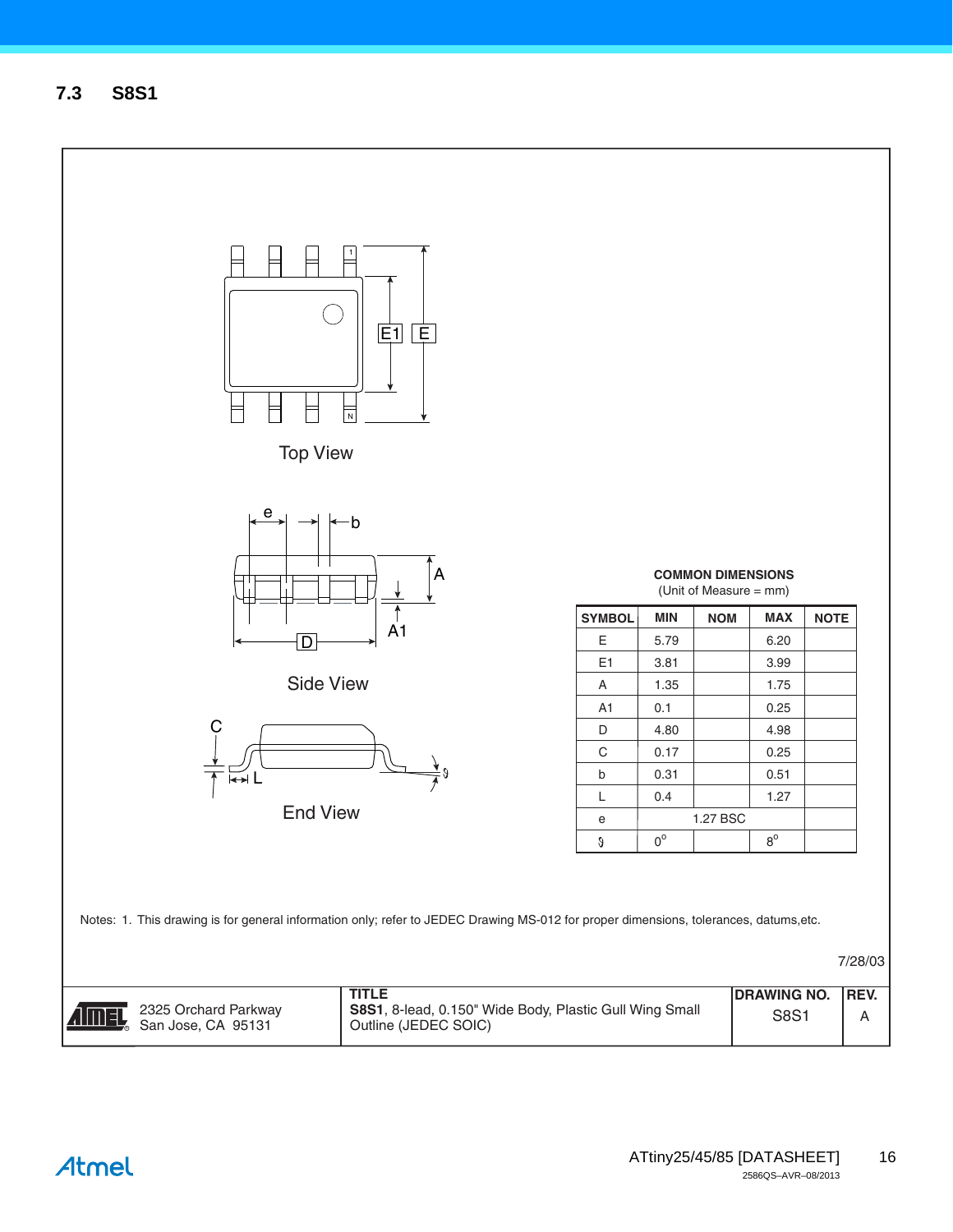<span id="page-16-0"></span>**7.4 8X**

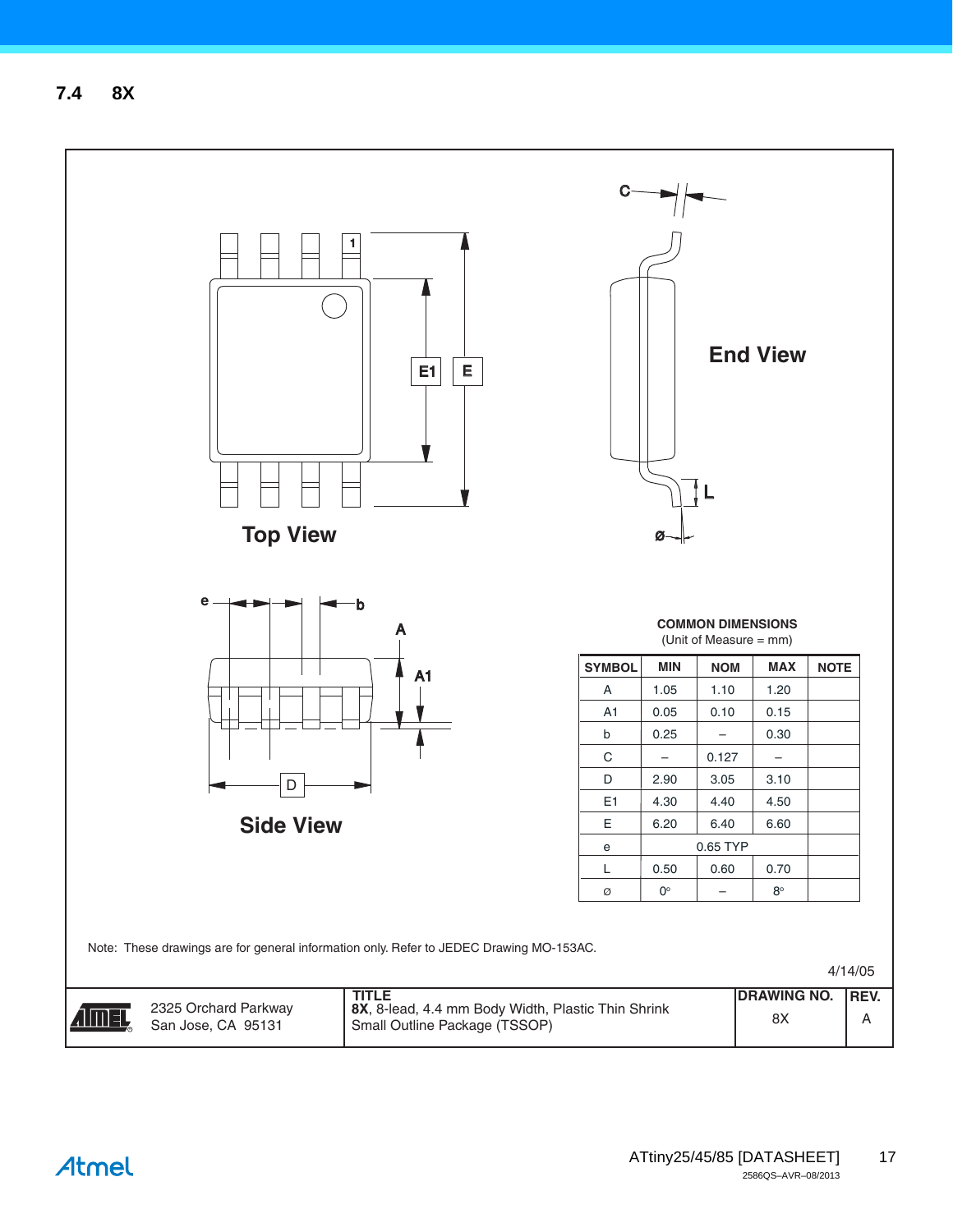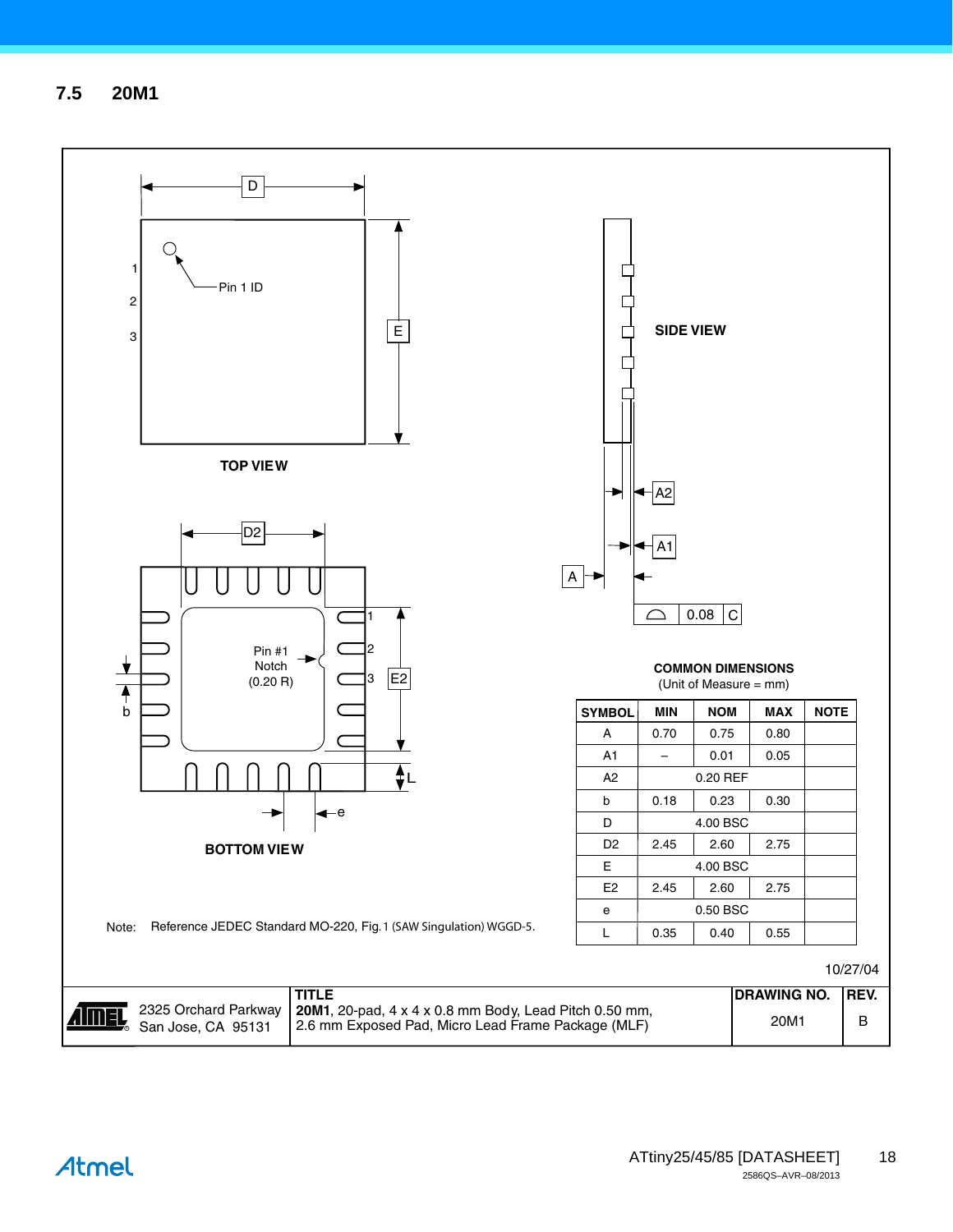### <span id="page-18-5"></span>**8. Errata**

#### <span id="page-18-3"></span>**8.1 Errata ATtiny25**

The revision letter in this section refers to the revision of the ATtiny25 device.

#### **8.1.1 Rev D – F**

No known errata.

#### **8.1.2 Rev B – C**

<span id="page-18-2"></span>• **EEPROM read may fail at low supply voltage / low clock frequency**

#### <span id="page-18-0"></span>**1. EEPROM read may fail at low supply voltage / low clock frequency**

Trying to read EEPROM at low clock frequencies and/or low supply voltage may result in invalid data.

#### **Problem Fix/Workaround**

Do not use the EEPROM when clock frequency is below 1MHz and supply voltage is below 2V. If operating frequency can not be raised above 1MHz then supply voltage should be more than 2V. Similarly, if supply voltage can not be raised above 2V then operating frequency should be more than 1MHz.

This feature is known to be temperature dependent but it has not been characterised. Guidelines are given for room temperature, only.

#### **8.1.3 Rev A**

Not sampled.

#### <span id="page-18-4"></span>**8.2 Errata ATtiny45**

The revision letter in this section refers to the revision of the ATtiny45 device.

#### **8.2.1 Rev F – G**

No known errata

#### **8.2.2 Rev D – E**

• **EEPROM read may fail at low supply voltage / low clock frequency**

#### <span id="page-18-1"></span>**1. EEPROM read may fail at low supply voltage / low clock frequency**

Trying to read EEPROM at low clock frequencies and/or low supply voltage may result in invalid data.

#### **Problem Fix/Workaround**

Do not use the EEPROM when clock frequency is below 1MHz and supply voltage is below 2V. If operating frequency can not be raised above 1MHz then supply voltage should be more than 2V. Similarly, if supply voltage can not be raised above 2V then operating frequency should be more than 1MHz.

This feature is known to be temperature dependent but it has not been characterised. Guidelines are given for room temperature, only.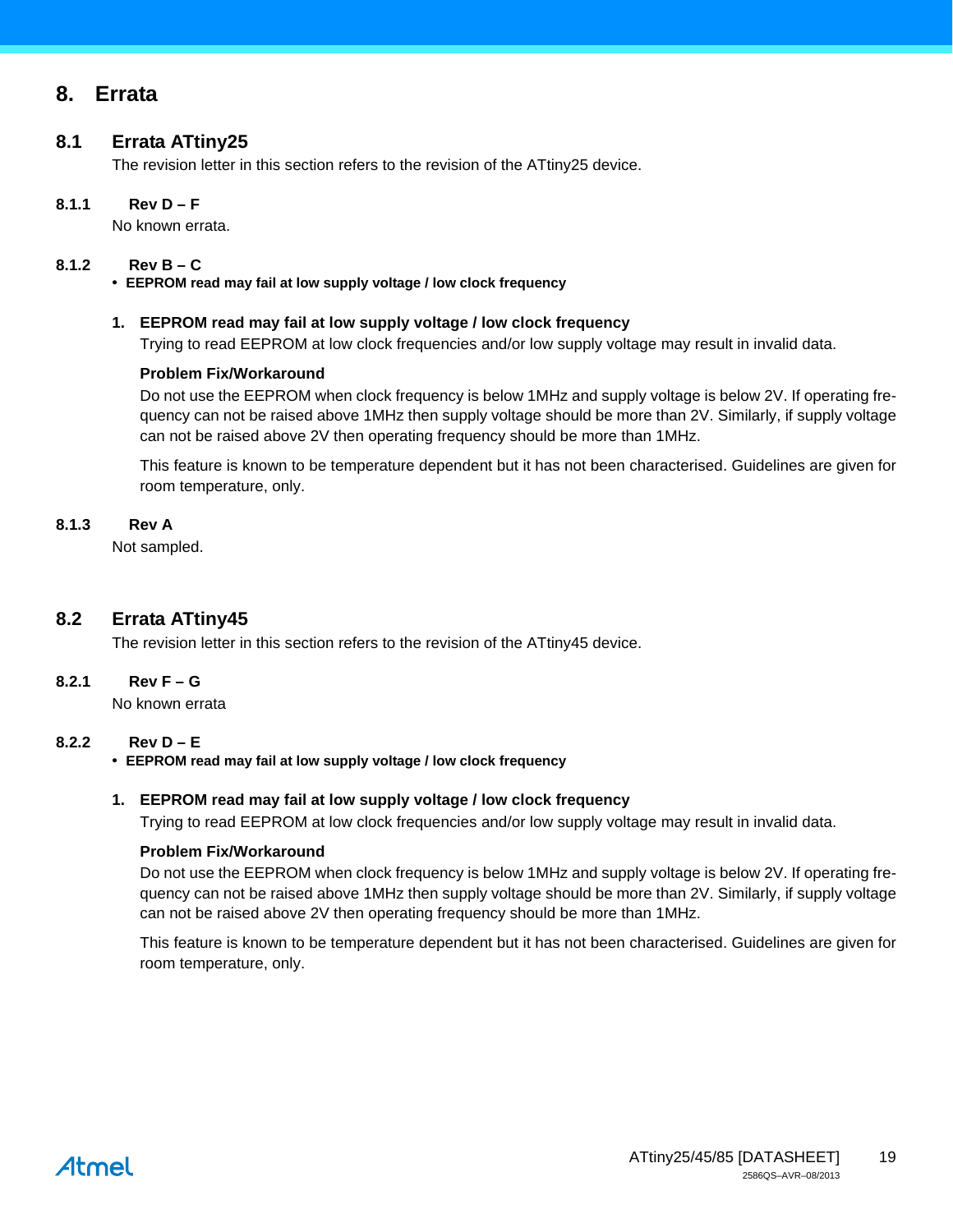#### **8.2.3 Rev B – C**

- **PLL not locking**
- **EEPROM read from application code does not work in Lock Bit Mode 3**
- **EEPROM read may fail at low supply voltage / low clock frequency**
- **Timer Counter 1 PWM output generation on OC1B- XOC1B does not work correctly**

#### **1. PLL not locking**

When at frequencies below 6.0 MHz, the PLL will not lock

#### **Problem fix / Workaround**

When using the PLL, run at 6.0 MHz or higher.

**2. EEPROM read from application code does not work in Lock Bit Mode 3**

When the Memory Lock Bits LB2 and LB1 are programmed to mode 3, EEPROM read does not work from the application code.

#### **Problem Fix/Work around**

Do not set Lock Bit Protection Mode 3 when the application code needs to read from EEPROM.

#### <span id="page-19-0"></span>**3. EEPROM read may fail at low supply voltage / low clock frequency**

Trying to read EEPROM at low clock frequencies and/or low supply voltage may result in invalid data.

#### **Problem Fix/Workaround**

Do not use the EEPROM when clock frequency is below 1MHz and supply voltage is below 2V. If operating frequency can not be raised above 1MHz then supply voltage should be more than 2V. Similarly, if supply voltage can not be raised above 2V then operating frequency should be more than 1MHz.

This feature is known to be temperature dependent but it has not been characterised. Guidelines are given for room temperature, only.

#### **4. Timer Counter 1 PWM output generation on OC1B – XOC1B does not work correctly**

Timer Counter1 PWM output OC1B-XOC1B does not work correctly. Only in the case when the control bits, COM1B1 and COM1B0 are in the same mode as COM1A1 and COM1A0, respectively, the OC1B-XOC1B output works correctly.

#### **Problem Fix/Work around**

The only workaround is to use same control setting on COM1A[1:0] and COM1B[1:0] control bits, see table 14- 4 in the data sheet. The problem has been fixed for Tiny45 rev D.

#### **8.2.4 Rev A**

- **Too high power down power consumption**
- **DebugWIRE looses communication when single stepping into interrupts**
- **PLL not locking**
- **EEPROM read from application code does not work in Lock Bit Mode 3**
- **EEPROM read may fail at low supply voltage / low clock frequency**

#### **1. Too high power down power consumption**

Three situations will lead to a too high power down power consumption. These are:

- An external clock is selected by fuses, but the I/O PORT is still enabled as an output.
- The EEPROM is read before entering power down.
- VCC is 4.5 volts or higher.

#### **Problem fix / Workaround**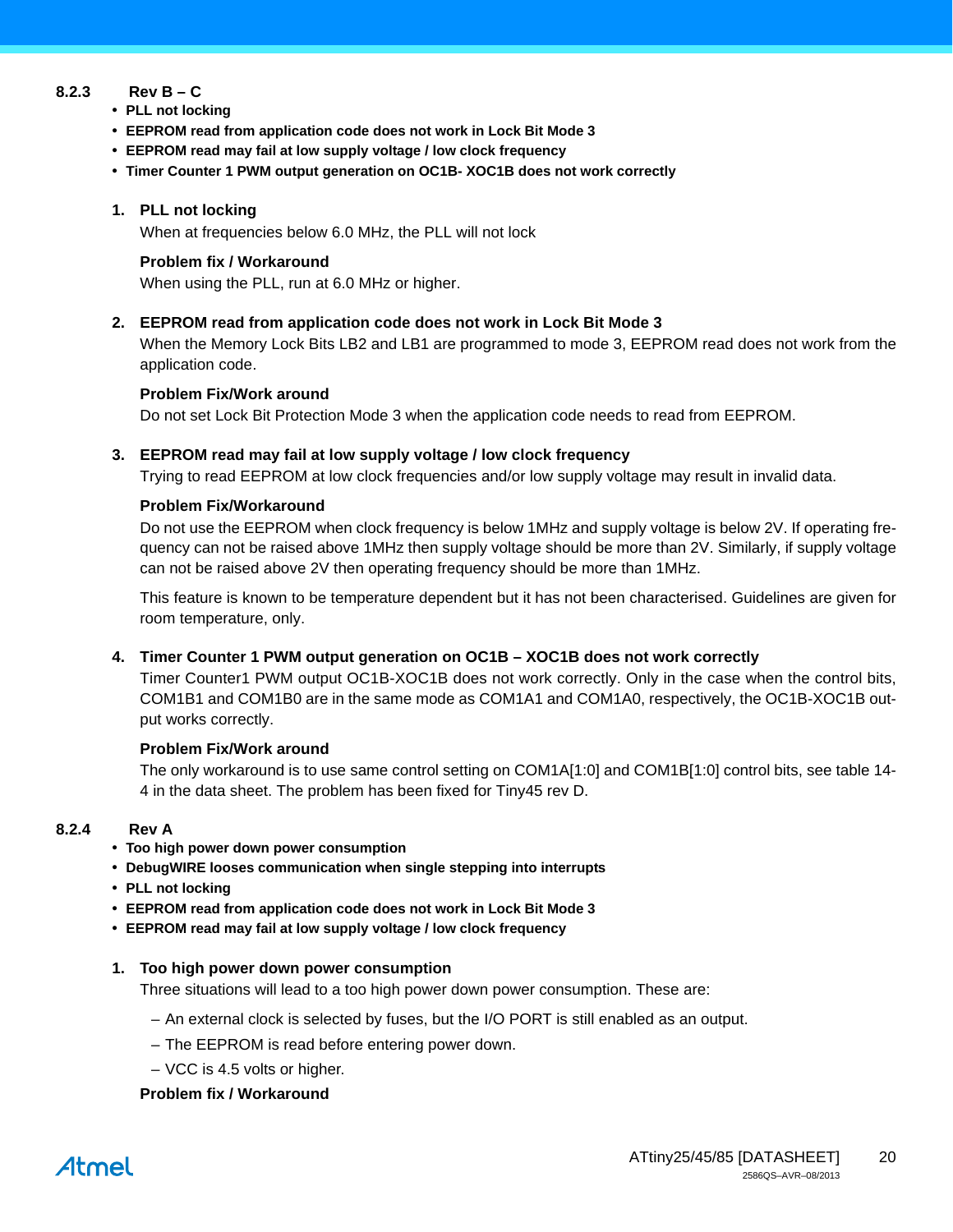- When using external clock, avoid setting the clock pin as Output.
- Do not read the EEPROM if power down power consumption is important.
- Use VCC lower than 4.5 Volts.

#### **2. DebugWIRE looses communication when single stepping into interrupts**

When receiving an interrupt during single stepping, debugwire will loose

communication.

#### **Problem fix / Workaround**

- When singlestepping, disable interrupts.
- When debugging interrupts, use breakpoints within the interrupt routine, and run into the interrupt.

#### **3. PLL not locking**

When at frequencies below 6.0 MHz, the PLL will not lock

#### **Problem fix / Workaround**

When using the PLL, run at 6.0 MHz or higher.

#### **4. EEPROM read from application code does not work in Lock Bit Mode 3**

When the Memory Lock Bits LB2 and LB1 are programmed to mode 3, EEPROM read does not work from the application code.

#### **Problem Fix/Work around**

Do not set Lock Bit Protection Mode 3 when the application code needs to read from EEPROM.

#### <span id="page-20-0"></span>**5. EEPROM read may fail at low supply voltage / low clock frequency**

Trying to read EEPROM at low clock frequencies and/or low supply voltage may result in invalid data.

#### **Problem Fix/Workaround**

Do not use the EEPROM when clock frequency is below 1MHz and supply voltage is below 2V. If operating frequency can not be raised above 1MHz then supply voltage should be more than 2V. Similarly, if supply voltage can not be raised above 2V then operating frequency should be more than 1MHz.

This feature is known to be temperature dependent but it has not been characterized. Guidelines are given for room temperature, only.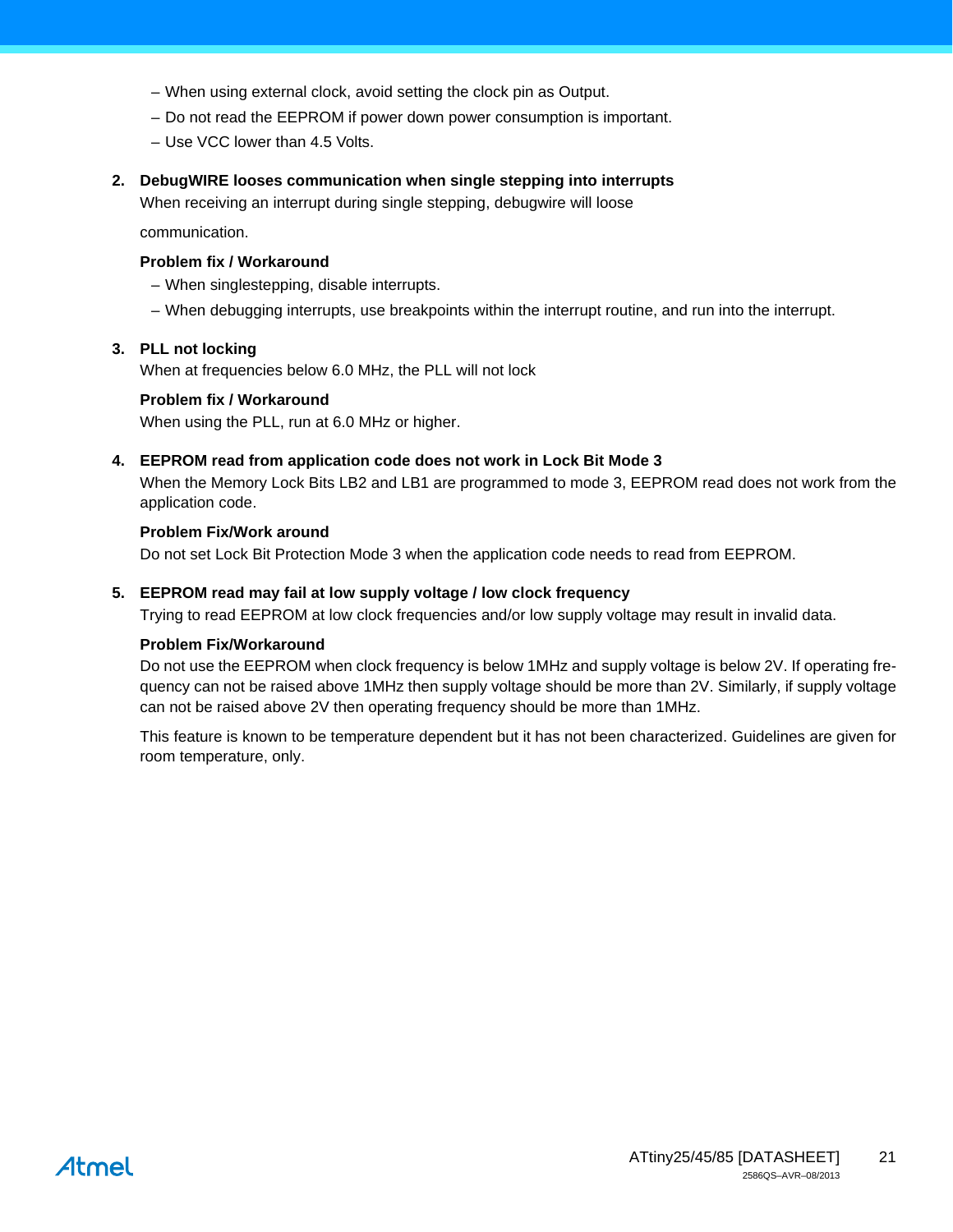#### <span id="page-21-1"></span>**8.3 Errata ATtiny85**

The revision letter in this section refers to the revision of the ATtiny85 device.

#### **8.3.1 Rev B – C**

No known errata.

#### **8.3.2 Rev A**

#### • **EEPROM read may fail at low supply voltage / low clock frequency**

#### <span id="page-21-0"></span>**1. EEPROM read may fail at low supply voltage / low clock frequency**

Trying to read EEPROM at low clock frequencies and/or low supply voltage may result in invalid data.

#### **Problem Fix/Workaround**

Do not use the EEPROM when clock frequency is below 1MHz and supply voltage is below 2V. If operating frequency can not be raised above 1MHz then supply voltage should be more than 2V. Similarly, if supply voltage can not be raised above 2V then operating frequency should be more than 1MHz.

This feature is known to be temperature dependent but it has not been characterised. Guidelines are given for room temperature, only.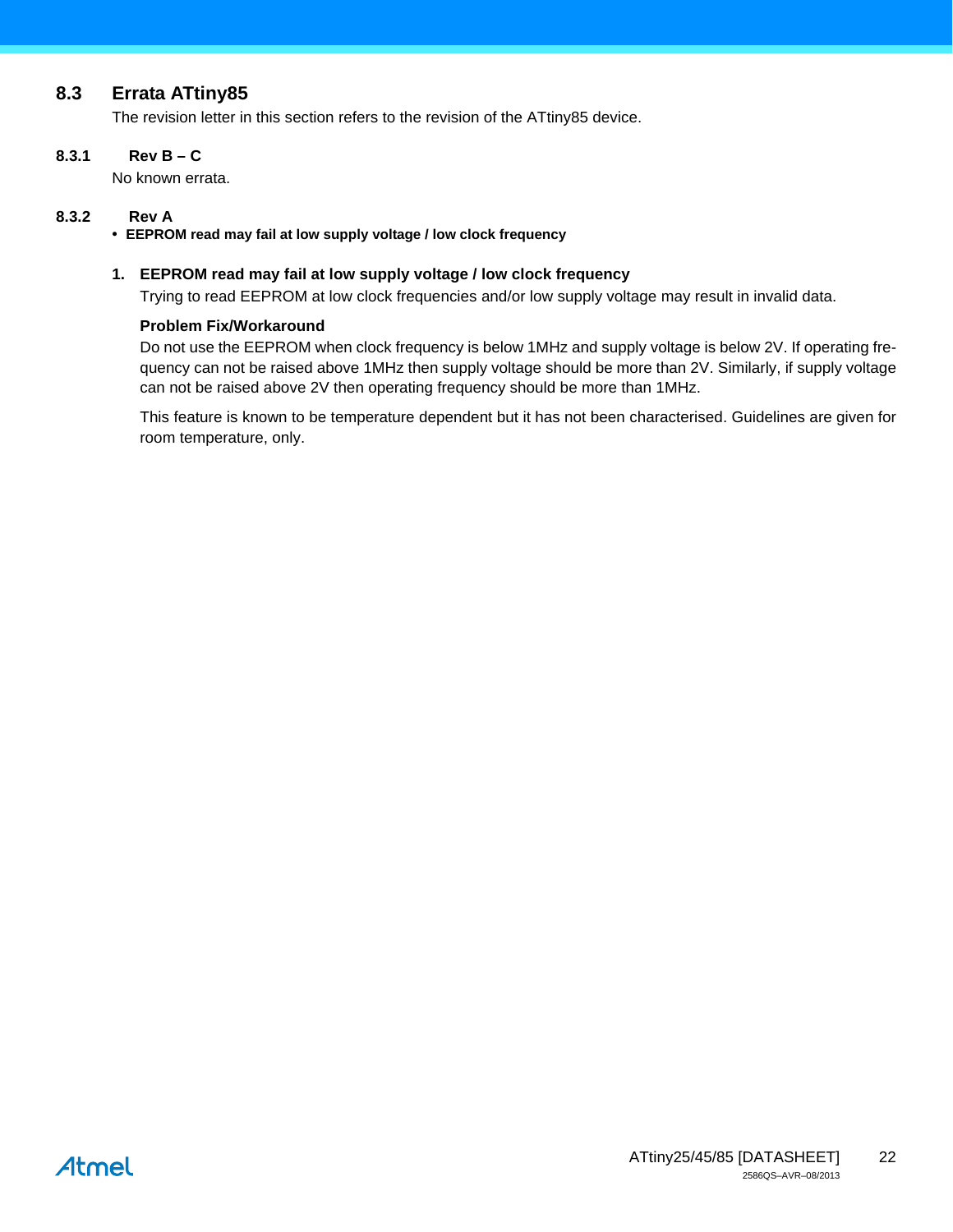### **9. Datasheet Revision History**

#### **9.1 Rev. 2586Q-08/13**

1. "Bit 3 – FOC1B: Force Output Compare Match 1B" description in "GTCCR – General Timer/Counter1 Control Register" on page 90 updated: PB3 in "compare match output pin PB3 (OC1B)" corrected to PB4.

#### **9.2 Rev. 2586P-06/13**

1. Updated description of "EEARH – EEPROM Address Register" and "EEARL – EEPROM Address Register" on page 20.

#### **9.3 Rev. 2586O-02/13**

Updated ordering codes on [page 11](#page-10-6), [page 12](#page-11-4), and [page 13](#page-12-4).

#### **9.4 Rev. 2586N-04/11**

- 1. Added:
	- Section ["Capacitive Touch Sensing" on page 6](#page-5-0).
- 2. Updated:
	- Document template.
	- Removed "Preliminary" on front page. All devices now final and in production.
	- Section "Limitations" on page 36.
	- Program example on page 49.
	- Section "Overview" on page 122.
	- Table 17-4 on page 135.
	- Section "Limitations of debugWIRE" on page 140.
	- Section "Serial Programming Algorithm" on page 151.
	- Table 21-7 on page 166.
	- EEPROM errata on pages [19,](#page-18-0) [19,](#page-18-1) [20](#page-19-0), [21,](#page-20-0) and [22](#page-21-0)
	- Ordering information on pages [11,](#page-10-6) [12,](#page-11-4) and [13.](#page-12-4)

#### **9.5 Rev. 2586M-07/10**

- 1. Clarified Section 6.4 "Clock Output Buffer" on page 31.
- 2. Added Ordering Codes -SN and -SNR for ATtiny25 extended temperature.

#### **9.6 Rev. 2586L-06/10**

- 1. Added:
	- TSSOP for ATtiny45 in ["Features" on page 1](#page-0-0), Pinout [Figure 1-1 on page 2,](#page-1-0) Ordering Information in [Section 6.2 "ATtiny45" on page 12,](#page-11-4) and Packaging Information in [Section 7.4 "8X" on page 17](#page-16-0)
	- Table 6-11, "Capacitance of Low-Frequency Crystal Oscillator," on page 29
	- Figure 22-36 on page 191 and Figure 22-37 on page 191, Typical Characteristics plots for Bandgap Voltage vs.  $V_{CC}$  and Temperature
	- Extended temperature in [Section 6.1 "ATtiny25" on page 11](#page-10-6), Ordering Information

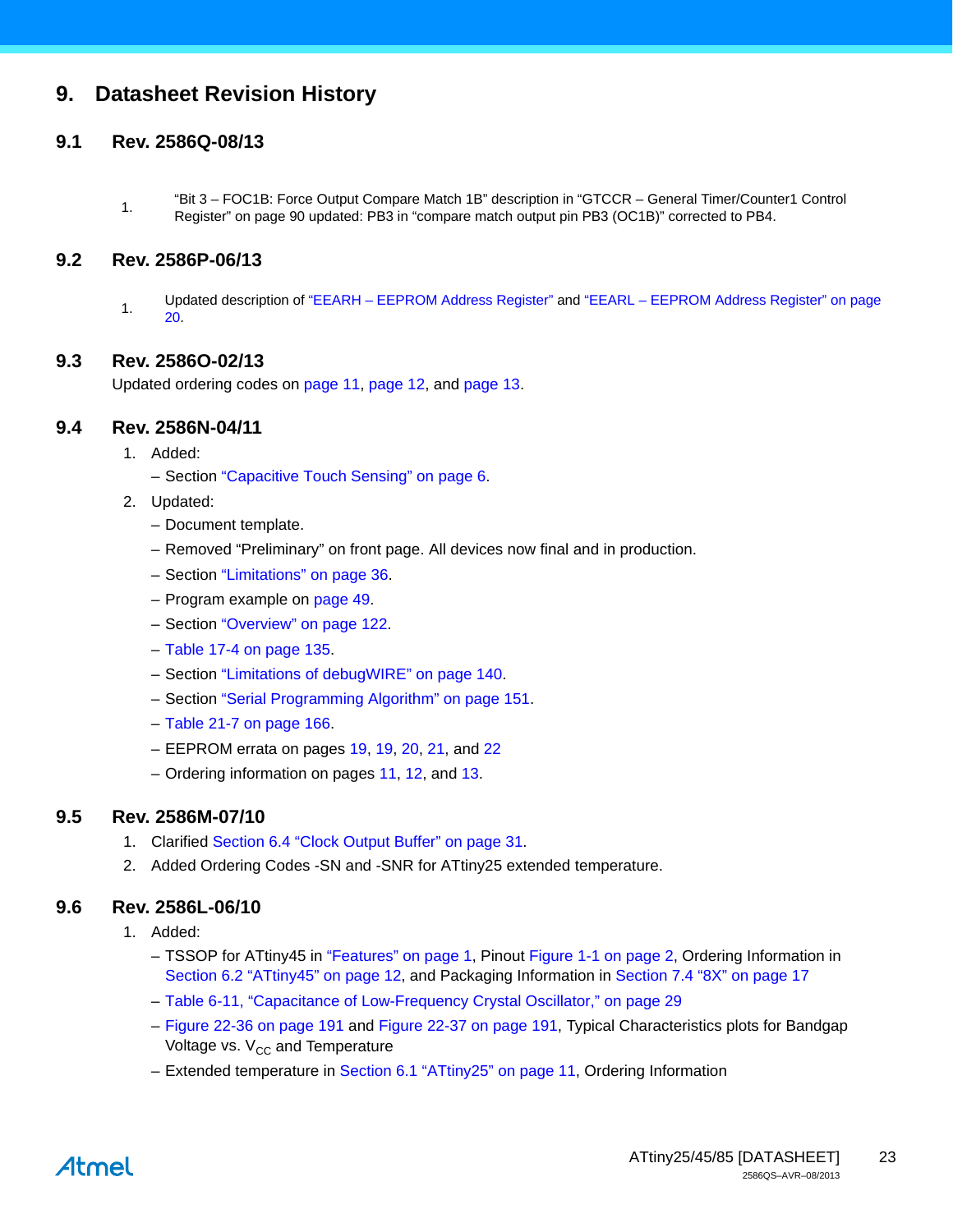- Tape & reel part numbers in Ordering Information, in [Section 6.1 "ATtiny25" on page 11](#page-10-6) and [Section](#page-11-4)  [6.2 "ATtiny45" on page 12](#page-11-4)
- 2. Updated:
	- ["Features" on page 1,](#page-0-0) removed Preliminary from ATtiny25
	- Section 8.4.2 "Code Example" on page 44
	- "PCMSK Pin Change Mask Register" on page 52, Bit Descriptions
	- "TCCR1 Timer/Counter1 Control Register" on page 89 and "GTCCR General Timer/Counter1 Control Register" on page 90, COM bit descriptions clarified
	- Section 20.3.2 "Calibration Bytes" on page 150, frequencies (8 MHz, 6.4 MHz)
	- Table 20-11, "Minimum Wait Delay Before Writing the Next Flash or EEPROM Location," on page 153, value for  $t_{WD}$   $_{\text{FRASE}}$
	- Table 20-16, "High-voltage Serial Programming Instruction Set for ATtiny25/45/85," on page 158
	- Table 21-1, "DC Characteristics.  $T_A = -40^\circ \text{C}$  to  $+85^\circ \text{C}$ ," on page 161, notes adjusted
	- Table 21-11, "Serial Programming Characteristics,  $T_A = -40^{\circ}C$  to  $+85^{\circ}C$ ,  $V_{CC} = 1.8 5.5V$  (Unless Otherwise Noted)," on page 170, added  $t_{\text{SUV}}$
	- Bit syntax throughout the datasheet, e.g. from CS02:0 to CS0[2:0].

#### **9.7 Rev. 2586K-01/08**

- 1. Updated Document Template.
- 2. Added Sections:
	- ["Data Retention" on page 6](#page-5-1)
	- "Low Level Interrupt" on page 49
	- "Device Signature Imprint Table" on page 149
- 3. Updated Sections:
	- "Internal PLL for Fast Peripheral Clock Generation clkPCK" on page 24
	- "System Clock and Clock Options" on page 23
	- "Internal PLL in ATtiny15 Compatibility Mode" on page 24
	- "Sleep Modes" on page 34
	- "Software BOD Disable" on page 35
	- "External Interrupts" on page 49
	- "Timer/Counter1 in PWM Mode" on page 97
	- "USI Universal Serial Interface" on page 108
	- "Temperature Measurement" on page 133
	- "Reading Lock, Fuse and Signature Data from Software" on page 143
	- "Program And Data Memory Lock Bits" on page 147
	- "Fuse Bytes" on page 148
	- "Signature Bytes" on page 150
	- "Calibration Bytes" on page 150
	- "System and Reset Characteristics" on page 165
- 4. Added Figures:
	- "Reset Pin Output Voltage vs. Sink Current ( $V_{\text{CC}}$  = 3V)" on page 184
	- "Reset Pin Output Voltage vs. Sink Current ( $V_{CC}$  = 5V)" on page 185
	- "Reset Pin Output Voltage vs. Source Current  $(V_{CC} = 3V)$ " on page 185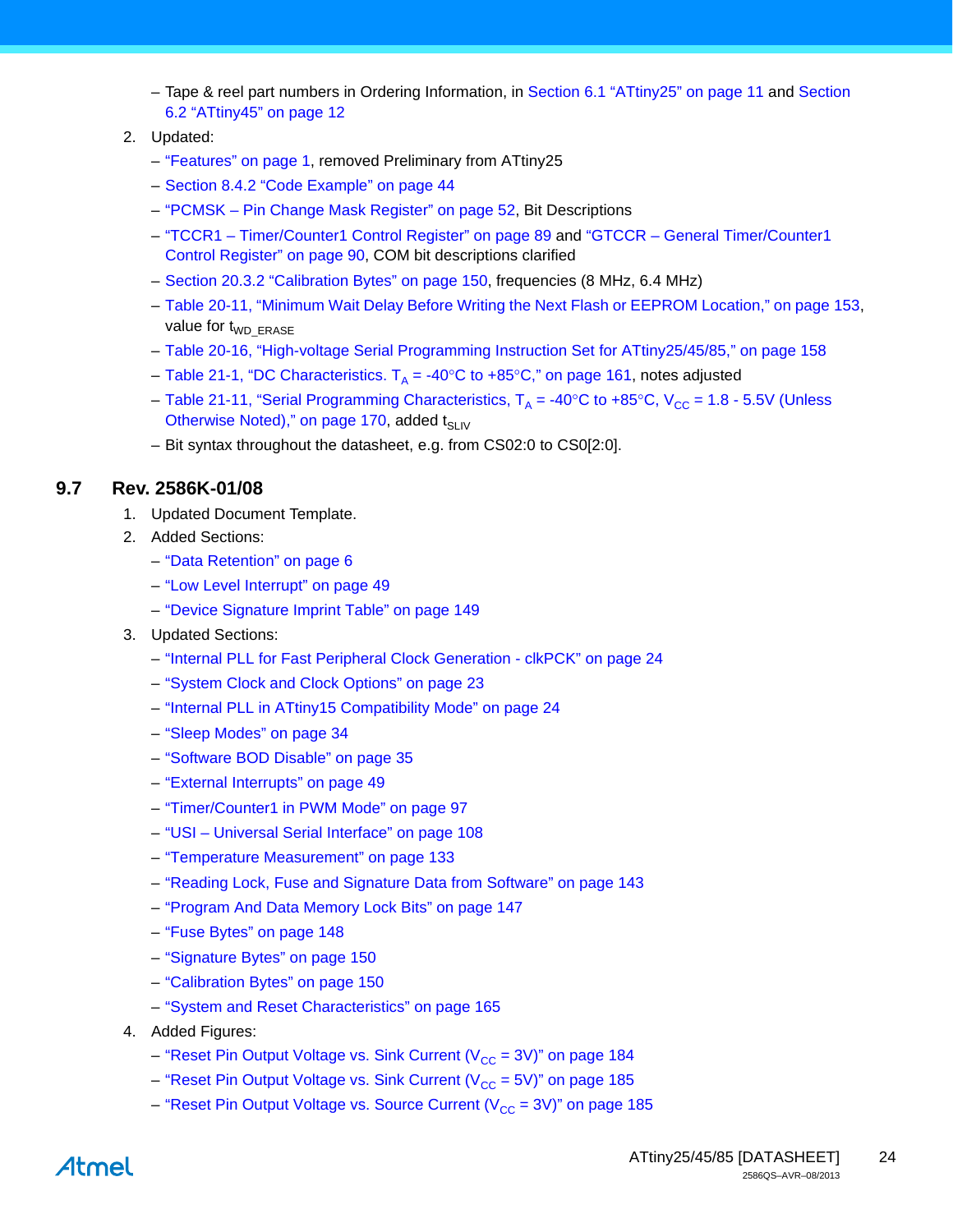– "Reset Pin Output Voltage vs. Source Current  $(V_{CC} = 5V)$ " on page 186

- 5. Updated Figure:
	- "Reset Logic" on page 39
- 6. Updated Tables:
	- "Start-up Times for Internal Calibrated RC Oscillator Clock" on page 28
	- "Start-up Times for Internal Calibrated RC Oscillator Clock (in ATtiny15 Mode)" on page 28
	- "Start-up Times for the 128 kHz Internal Oscillator" on page 28
	- "Compare Mode Select in PWM Mode" on page 86
	- "Compare Mode Select in PWM Mode" on page 98
	- "DC Characteristics.  $T_A = -40^{\circ}$ C to  $+85^{\circ}$ C" on page 161
	- "Calibration Accuracy of Internal RC Oscillator" on page 164
	- "ADC Characteristics" on page 167
- 7. Updated Code Example in Section:
	- "Write" on page 17
- 8. Updated Bit Descriptions in:
	- "MCUCR MCU Control Register" on page 37
	- "Bits 7:6 COM0A[1:0]: Compare Match Output A Mode" on page 77
	- "Bits 5:4 COM0B[1:0]: Compare Match Output B Mode" on page 77
	- "Bits 2:0 ADTS[2:0]: ADC Auto Trigger Source" on page 138
	- "SPMCSR Store Program Memory Control and Status Register" on page 145.
- 9. Updated description of feature ["EEPROM read may fail at low supply voltage / low clock frequency"](#page-18-2) in Sections:
	- ["Errata ATtiny25" on page 19](#page-18-3)
	- ["Errata ATtiny45" on page 19](#page-18-4)
	- ["Errata ATtiny85" on page 22](#page-21-1)
- 10. Updated Package Description in Sections:
	- ["ATtiny25" on page 11](#page-10-6)
	- ["ATtiny45" on page 12](#page-11-4)
	- ["ATtiny85" on page 13](#page-12-4)
- 11. Updated Package Drawing:
	- ["S8S1" on page 16](#page-15-0)
- 12. Updated Order Codes for:
	- ["ATtiny25" on page 11](#page-10-6)

#### **9.8 Rev. 2586J-12/06**

- 1. Updated ["Low Power Consumption" on page 1.](#page-0-1)
- 2. Updated description of instruction length in "Architectural Overview".
- 3. Updated Flash size in "In-System Re-programmable Flash Program Memory" on page 15.
- 4. Updated cross-references in sections "Atomic Byte Programming" , "Erase" and "Write" , starting on page 17.
- 5. Updated "Atomic Byte Programming" on page 17.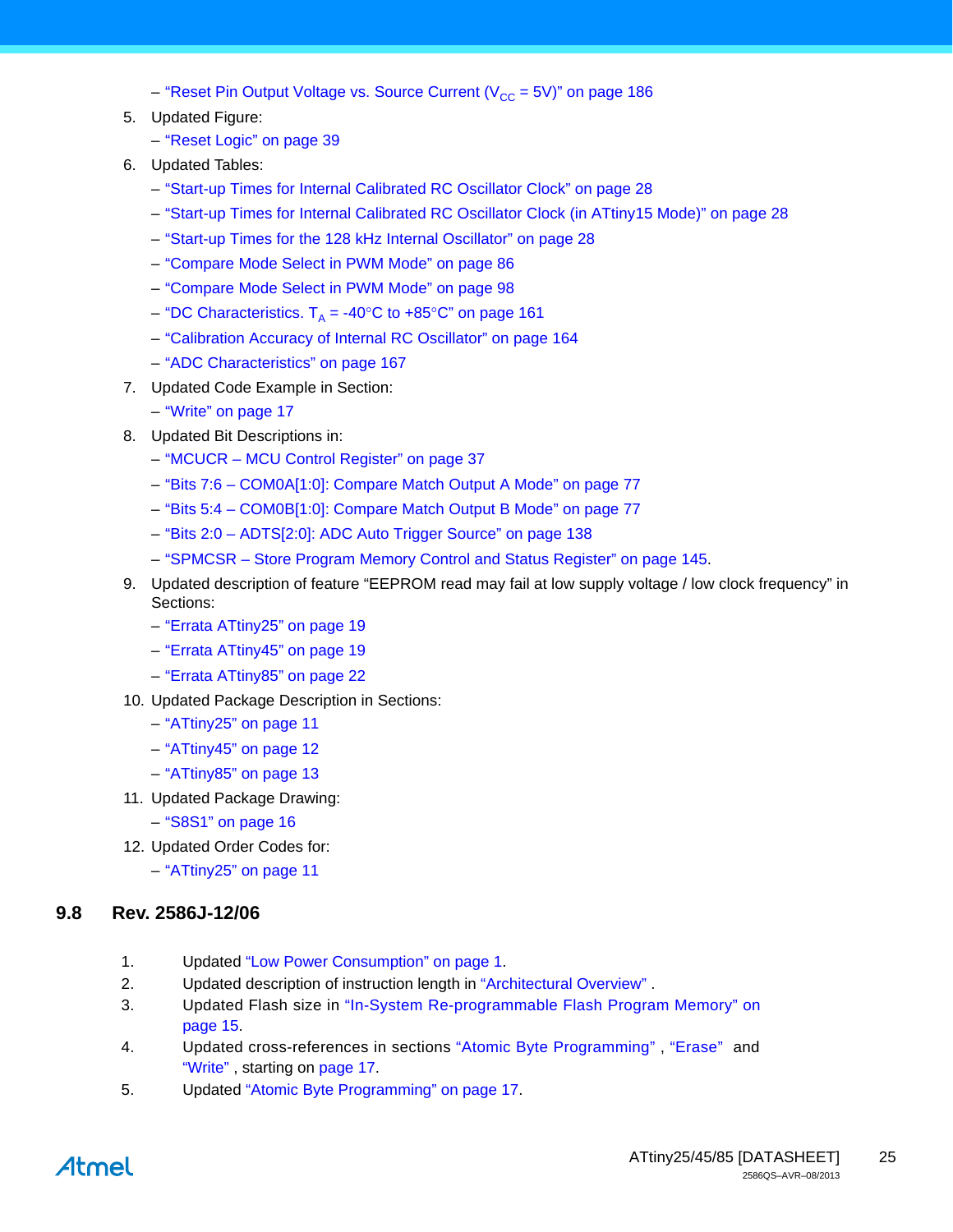- 6. Updated "Internal PLL for Fast Peripheral Clock Generation clkPCK" on page 24.
- 7. Replaced single clocking system figure with two: Figure 6-2 and Figure 6-3.
- 8. Updated Table 6-1 on page 25, Table 6-13 on page 30 and Table 6-6 on page 27.
- 9. Updated "Calibrated Internal Oscillator" on page 27.
- 10. Updated Table 6-5 on page 26.
- 11. Updated "OSCCAL Oscillator Calibration Register" on page 31.
- 12. Updated "CLKPR Clock Prescale Register" on page 32.
- 13. Updated "Power-down Mode" on page 35.
- 14. Updated "Bit 0" in "PRR Power Reduction Register" on page 38.
- 15. Added footnote to Table 8-3 on page 46.
- 16. Updated Table 10-5 on page 63.
- 17. Deleted "Bits 7, 2" in "MCUCR MCU Control Register" on page 64.
- 18. Updated and moved section "Timer/Counter0 Prescaler and Clock Sources", now located on page 66.
- 19. Updated "Timer/Counter1 Initialization for Asynchronous Mode" on page 86.
- 20. Updated bit description in "PLLCSR PLL Control and Status Register" on page 94 and "PLLCSR – PLL Control and Status Register" on page 103.
- 21. Added recommended maximum frequency in"Prescaling and Conversion Timing" on page 125.
- 22. Updated Figure 17-8 on page 129 .
- 23. Updated "Temperature Measurement" on page 133.
- 24. Updated Table 17-3 on page 134.
- 25. Updated bit R/W descriptions in: "TIMSK – Timer/Counter Interrupt Mask Register" on page 81, "TIFR – Timer/Counter Interrupt Flag Register" on page 81, "TIMSK – Timer/Counter Interrupt Mask Register" on page 92, "TIFR – Timer/Counter Interrupt Flag Register" on page 93, "PLLCSR – PLL Control and Status Register" on page 94, "TIMSK – Timer/Counter Interrupt Mask Register" on page 102, "TIFR – Timer/Counter Interrupt Flag Register" on page 103, "PLLCSR – PLL Control and Status Register" on page 103 and "DIDR0 – Digital Input Disable Register 0" on page 138.
- 26. Added limitation to "Limitations of debugWIRE" on page 140.
- 27. Updated "DC Characteristics" on page 161.
- 28. Updated Table 21-7 on page 166.
- 29. Updated Figure 21-6 on page 171.
- 30. Updated Table 21-12 on page 171.
- 31. Updated Table 22-1 on page 177.
- 32. Updated Table 22-2 on page 177.
- 33. Updated Table 22-30, Table 22-31 and Table 22-32, starting on page 188.
- 34. Updated Table 22-33, Table 22-34 and Table 22-35, starting on page 189.
- 35. Updated Table 22-39 on page 192.
- 36. Updated Table 22-46, Table 22-47, Table 22-48 and Table 22-49.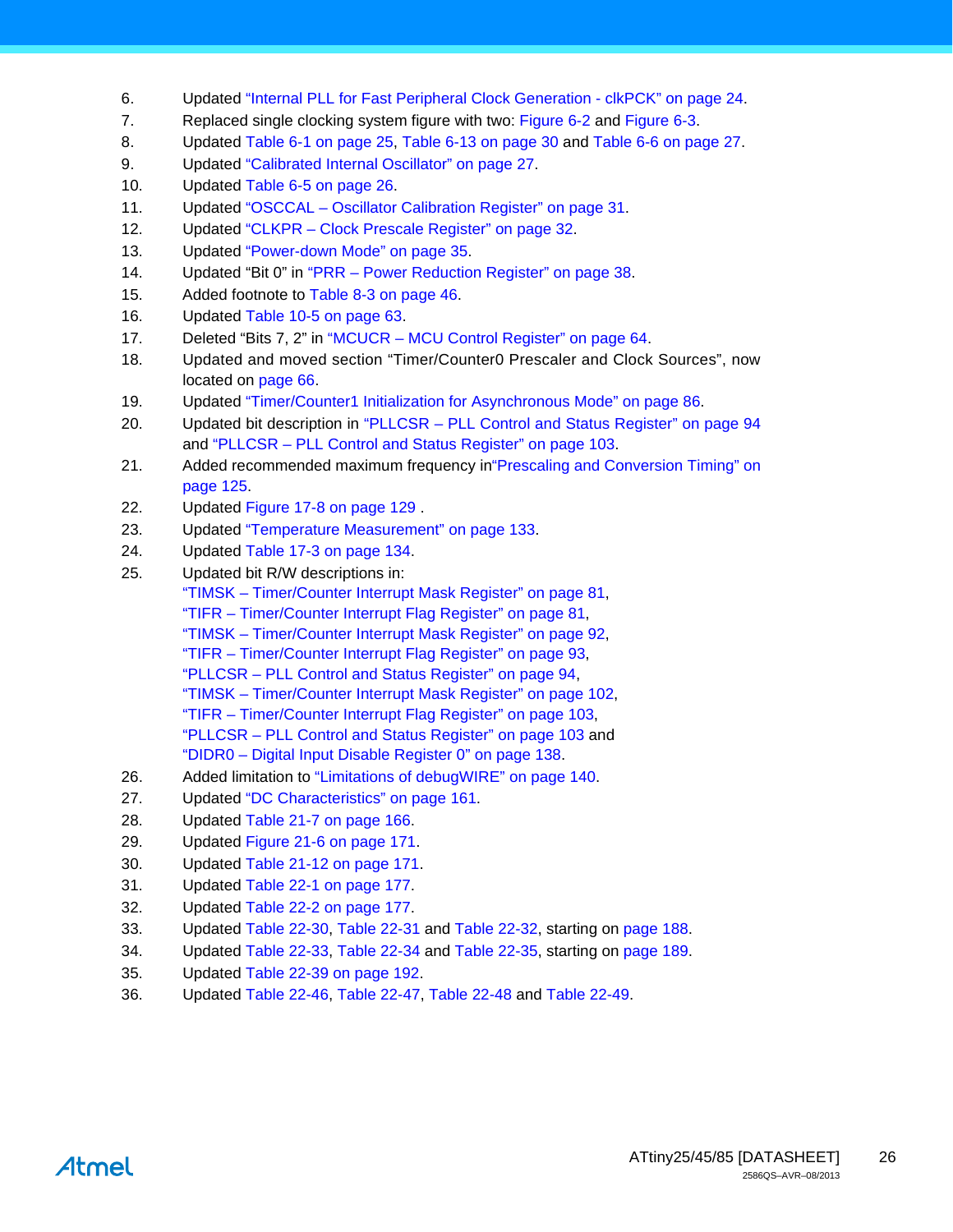#### **9.9 Rev. 2586I-09/06**

- 1. All Characterization data moved to "Electrical Characteristics" on page 161.
- 2. All Register Descriptions are gathered up in seperate sections in the end of each chapter.
- 3. Updated Table 11-3 on page 78, Table 11-5 on page 79, Table 11-6 on page 80 and Table 20-4 on page 148.
- 4. Updated "Calibrated Internal Oscillator" on page 27.
- 5. Updated Note in Table 7-1 on page 34.
- 6. Updated "System Control and Reset" on page 39.
- 7. Updated Register Description in "I/O Ports" on page 53.
- 8. Updated Features in "USI Universal Serial Interface" on page 108.
- 9. Updated Code Example in "SPI Master Operation Example" on page 110 and "SPI Slave Operation Example" on page 111.
- 10. Updated "Analog Comparator Multiplexed Input" on page 119.
- 11. Updated Figure 17-1 on page 123.
- 12. Updated "Signature Bytes" on page 150.
- 13. Updated "Electrical Characteristics" on page 161.

#### **9.10 Rev. 2586H-06/06**

- 1. Updated "Calibrated Internal Oscillator" on page 27.
- 2. Updated Table 6.5.1 on page 31.
- 3. Added Table 21-2 on page 164.

#### **9.11 Rev. 2586G-05/06**

- 1. Updated "Internal PLL for Fast Peripheral Clock Generation clkPCK" on page 24.
- 2. Updated "Default Clock Source" on page 30.
- 3. Updated "Low-Frequency Crystal Oscillator" on page 29.
- 4. Updated "Calibrated Internal Oscillator" on page 27.
- 5. Updated "Clock Output Buffer" on page 31.
- 6. Updated "Power Management and Sleep Modes" on page 34.
- 7. Added "Software BOD Disable" on page 35.
- 8. Updated Figure 16-1 on page 119.
- 9. Updated "Bit 6 ACBG: Analog Comparator Bandgap Select" on page 120.
- 10. Added note for Table 17-2 on page 125.
- 11. Updated ["Register Summary" on page 7.](#page-6-0)

#### **9.12 Rev. 2586F-04/06**

- 1. Updated "Digital Input Enable and Sleep Modes" on page 57.
- 2. Updated Table 20-16 on page 158.
- 3. Updated ["Ordering Information" on page 11](#page-10-7).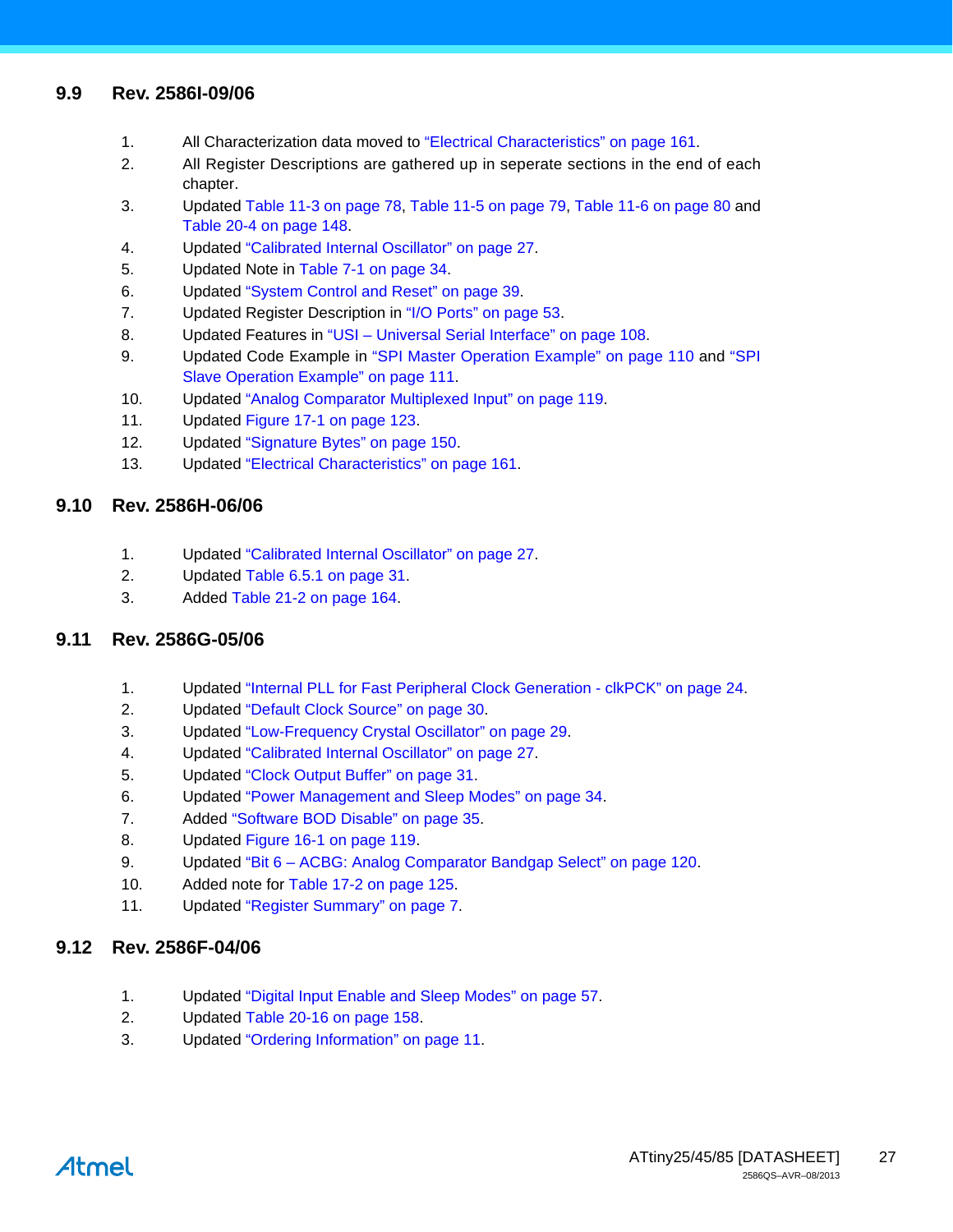#### **9.13 Rev. 2586E-03/06**

- 1. Updated Features in "Analog to Digital Converter" on page 122.
- 2. Updated Operation in "Analog to Digital Converter" on page 122.
- 3. Updated Table 17-2 on page 133.
- 4. Updated Table 17-3 on page 134.
- 5. Updated ["Errata" on page 19.](#page-18-5)

#### **9.14 Rev. 2586D-02/06**

- 1. Updated Table 6-13 on page 30, Table 6-10 on page 29, Table 6-3 on page 26, Table 6-9 on page 28, Table 6-5 on page 26, Table 9-1 on page 48,Table 17-4 on page 135, Table 20-16 on page 158, Table 21-8 on page 167.
- 2. Updated "Timer/Counter1 in PWM Mode" on page 86.
- 3. Updated text "Bit 2 TOV1: Timer/Counter1 Overflow Flag" on page 93.
- 4. Updated values in "DC Characteristics" on page 161.
- 5. Updated ["Register Summary" on page 7.](#page-6-0)
- 6. Updated ["Ordering Information" on page 11.](#page-10-7)
- 7. Updated Rev B and C in ["Errata ATtiny45" on page 19.](#page-18-4)
- 8. All references to power-save mode are removed.
- 9. Updated Register Adresses.

#### **9.15 Rev. 2586C-06/05**

- 1. Updated ["Features" on page 1](#page-0-0).
- 2. Updated [Figure 1-1 on page 2.](#page-1-0)
- 3. Updated Code Examples on page 18 and page 19.
- 4. Moved "Temperature Measurement" to Section 17.12 page 133.
- 5. Updated ["Register Summary" on page 7.](#page-6-0)
- 6. Updated ["Ordering Information" on page 11.](#page-10-7)

#### **9.16 Rev. 2586B-05/05**

1. CLKI added, instances of EEMWE/EEWE renamed EEMPE/EEPE, removed some TBD.

Removed "Preliminary Description" from "Temperature Measurement" on page 133.

- 2. Updated ["Features" on page 1](#page-0-0).
- 3. Updated [Figure 1-1 on page 2](#page-1-0) and Figure 8-1 on page 39.
- 4. Updated Table 7-2 on page 38, Table 10-4 on page 63, Table 10-5 on page 63
- 5. Updated "Serial Programming Instruction set" on page 153.
- 6. Updated SPH register in ["Instruction Set Summary" on page 9](#page-8-0).
- 7. Updated "DC Characteristics" on page 161.
- 8. Updated ["Ordering Information" on page 11](#page-10-7).
- 9. Updated ["Errata" on page 19.](#page-18-5)

#### **9.17 Rev. 2586A-02/05**

Initial revision.